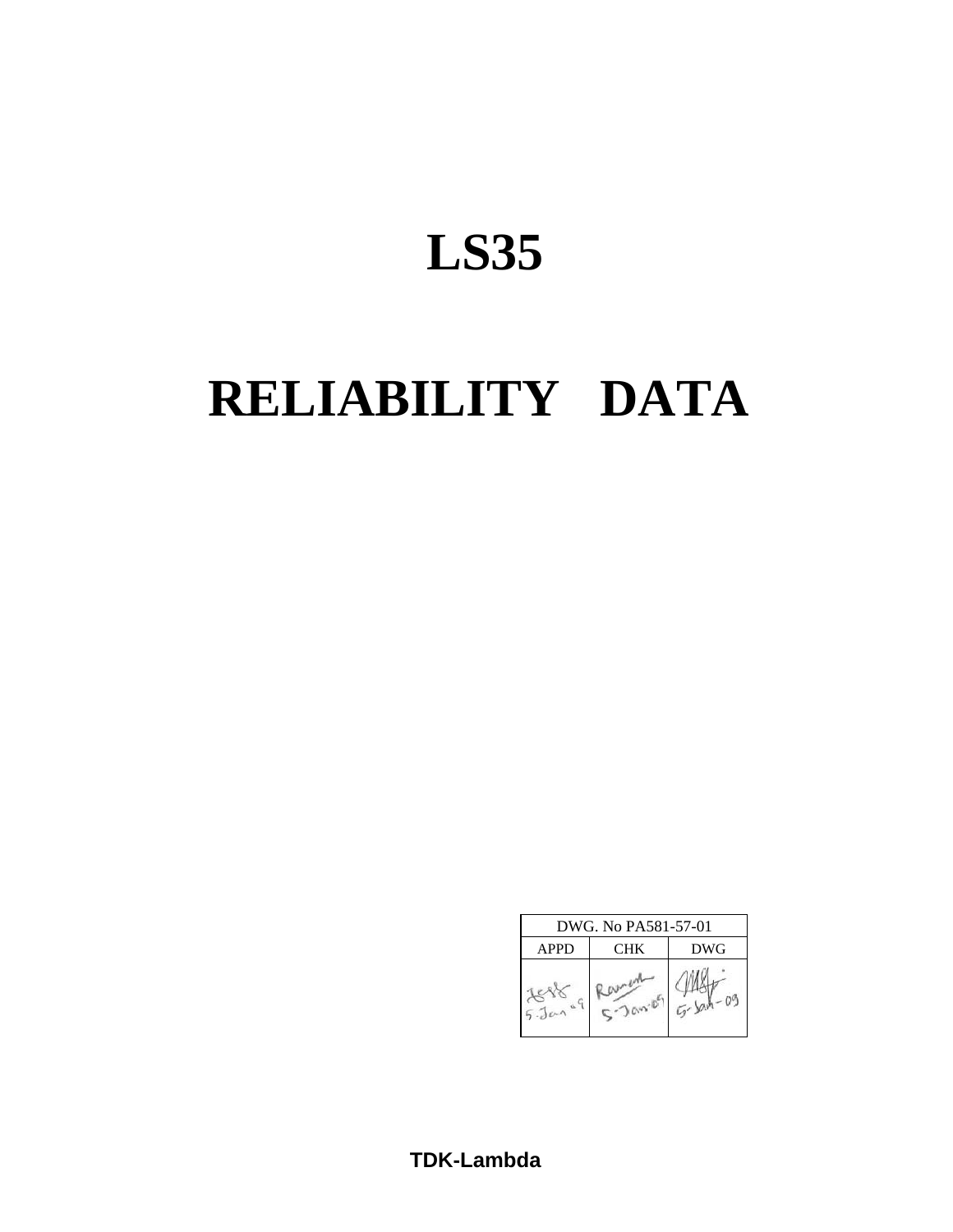# **I N D E X**

## **PAGE**

|                                  | 1. Calculated Values of MTBF             |          |
|----------------------------------|------------------------------------------|----------|
| 2.                               | Component Derating                       |          |
| 3.                               | Main Components Temperature Rise AT List |          |
|                                  | 4. Electrolytic Capacitor Life           |          |
|                                  | 5. Vibration Test                        | $R - 11$ |
|                                  | 6. Noise Simulate Test                   |          |
| $7_{\scriptscriptstyle{\ddots}}$ | <b>Abnormal Test</b>                     | $R - 13$ |
| 8.                               | <b>Thermal Shock Test</b>                | $R - 16$ |

 ※ The above data is typical value. As all units have nearly the same characteristics, the data to be considered as ability value.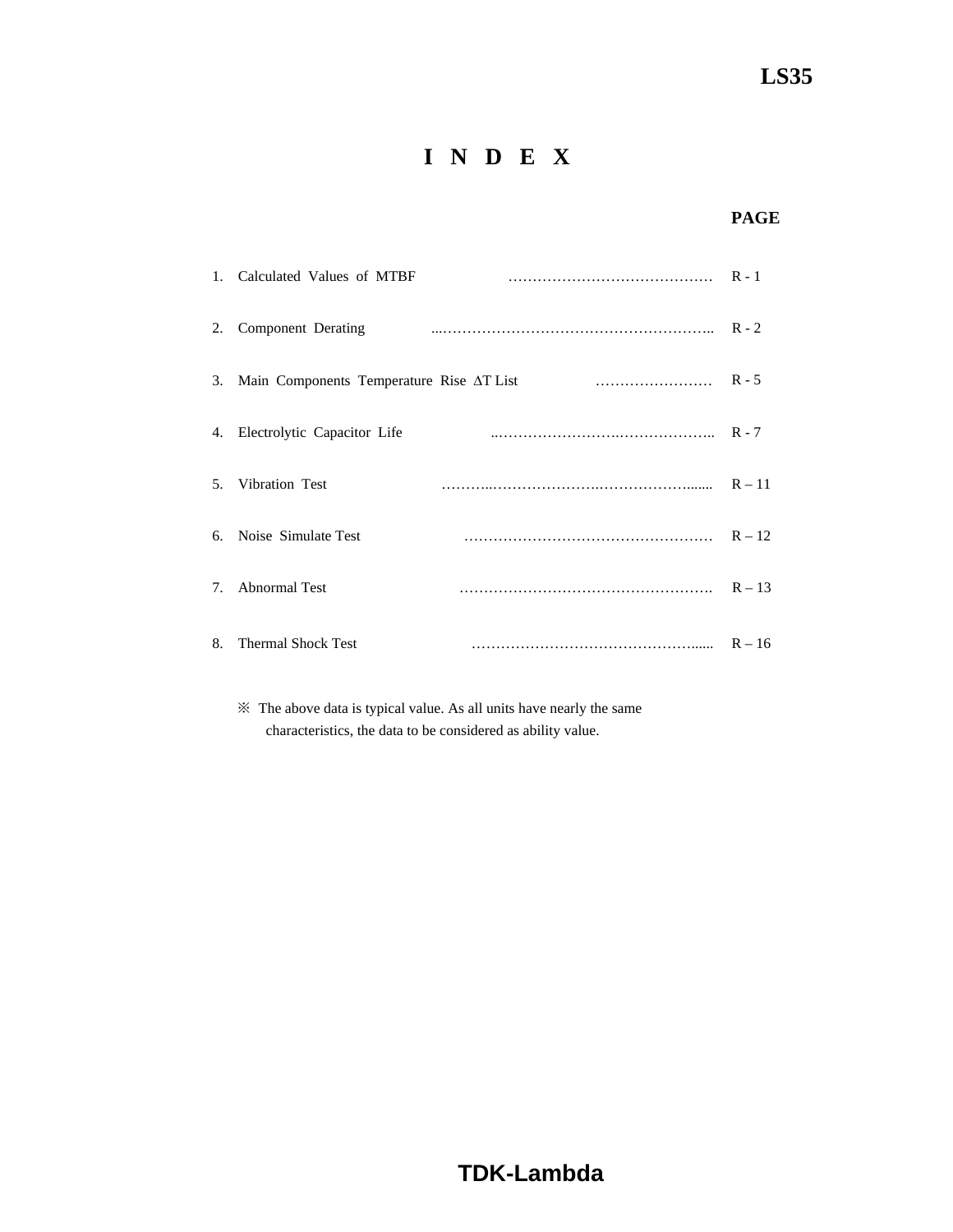## **1. CALCULATED VALUES FOR MTBF**

## **MODEL : LS35-5**

#### **1. Calculating Method**

 Calculated based on part count reliability projection of JEITA (RCR-9102). Individual failure rates  $\lambda_G$  is given to each part and MTBF is calculated by the count of each part.

Formula :

$$
MTBF = \frac{1}{\lambda_{\text{equip}}}
$$
  
= 
$$
\frac{1}{\lambda_{\text{equip}}}
$$
 X 10<sup>6</sup> (HOLRS)  

$$
\frac{n}{\sum N_i (\lambda_G \pi_Q) i}
$$

where :

 $\lambda_{\text{equip}}$  = Total Equipment Failure Rate (Failure / 10<sup>6</sup> Hours)

 $\lambda_G$  = Generic Failure Rate For The ith Generic Part (Failure / 10<sup>6</sup> Hours)

 $N_i$ = Quantity of ith Generic Part

n = Number of Different Generic Part Categories

 $\pi_{\text{Q}}$  = Generic Quality Factor for the ith Generic Part ( $\pi_{\text{Q}}$  = 1)

#### **2. MTBF Values**

 $G_F$  : (GROUND, FIXED)

**MTBF = 706,464 (Hours)**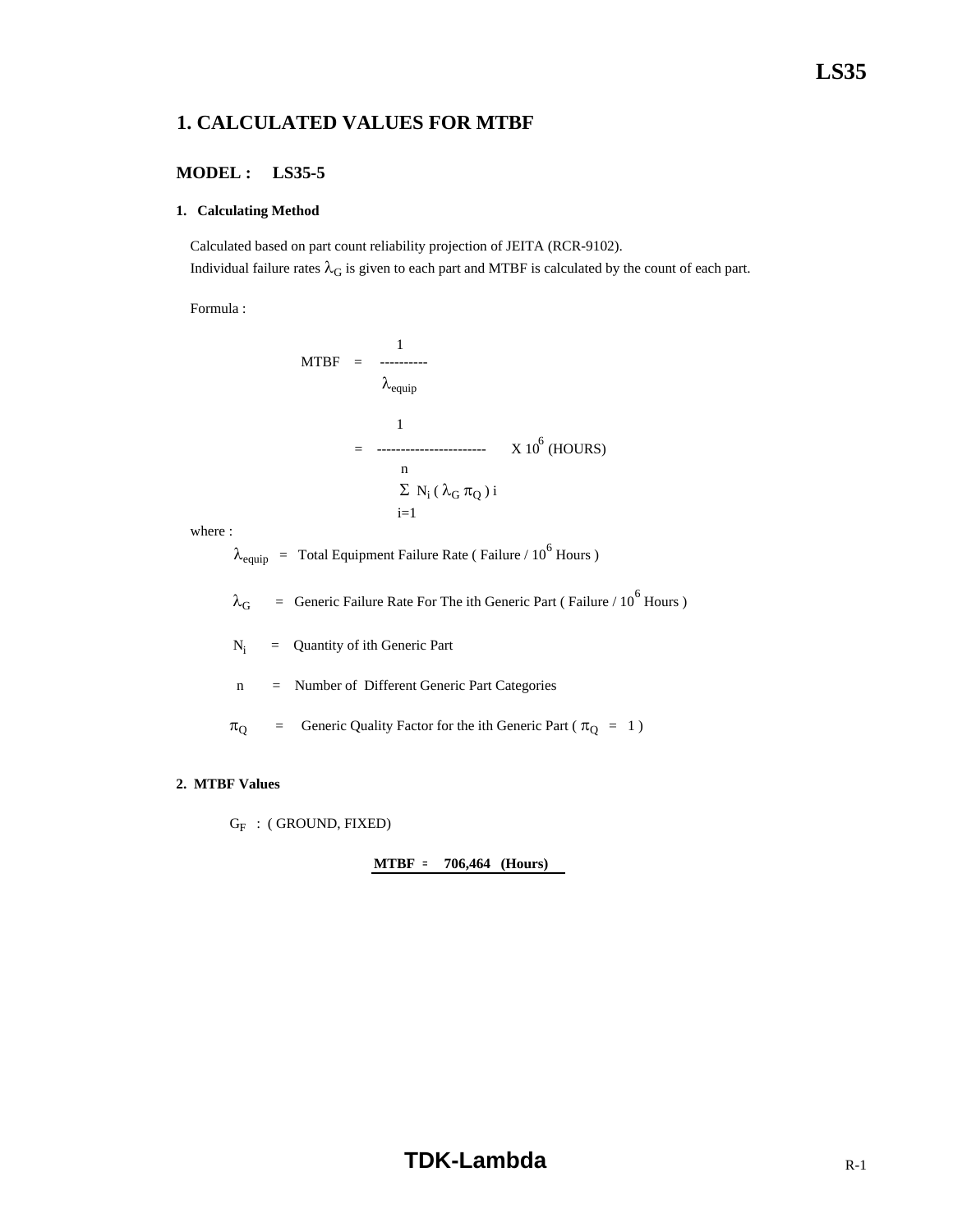#### **2. Component derating**

## **MODEL : LS35-5**

#### **(1) Calculating method**

(a) Measuring Conditions

| Input  | : 115, 230VAC  | • Ambient temperature | $:50^{\circ}$ C |
|--------|----------------|-----------------------|-----------------|
| Output | $5V$ 10A(100%) | • Mounting method     | : Mounting $A$  |

(b) Semiconductors

 Compared with maximum junction temperature and actual one which is calculated based on case temperature, power dissipation and thermal impedance.

(c) IC, Resistors, Capacitors, etc.

Ambient temperature, operating condition, power dissipation and so on are within derating criteria.

(d) Calculating Method of Thermal Impedance

$$
\bm{\theta}_{\text{j-c}}\!=\!\frac{T_{\text{j}(max)}-T_{\text{c}}}{P_{\text{c}(max)}}\qquad \bm{\theta}_{\text{j-a}}\!=\!\frac{T_{\text{j}(max)}-T_{\text{a}}}{P_{\text{c}(max)}}\qquad \bm{\theta}_{\text{j-1}}\!=\!\frac{T_{\text{j}(max)}-T_{\text{l}}}{P_{\text{c}(max)}}
$$

T<sub>c</sub> : Case temperature at start point of derating ; 25<sup>o</sup>C in general

Ta **:** Ambient temperature at start point of derating ; 25°C in general

Tj **:** Lead temperature at start point of derating ; 25°C in general

 Pc(max) **:** Maximum collector(channel) dissipation (Pch**(**max**)**)

Tj(max) **:** Maximum junction(channel) temperature (Tch**(**max**)**)

 $(\theta_{j-c})$  **:**Thermal impedance between junction(channel) and case  $(\theta$  ch - c)

 $\theta_{i-a}$  **:**Thermal impedance between junction and air

 $\theta_{i-1}$  **:**Thermal impedance between junction and lead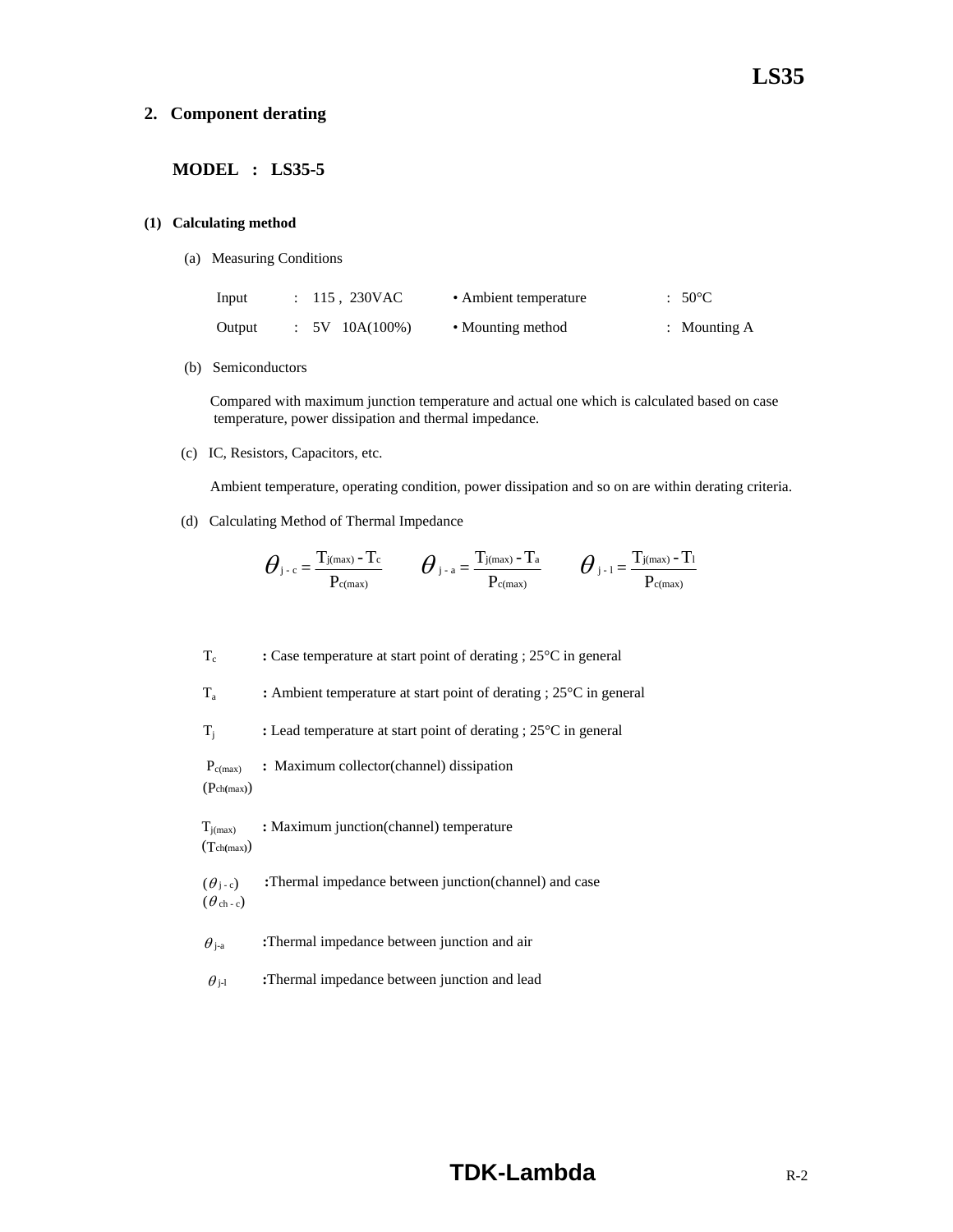## **(2) Component Derating List**

| Location No.                                                      |                                                                                                                                                                                                                | $Vin = 115VAC$ $Load = 100\%$                       | $Ta = 50^{\circ}C$                  |
|-------------------------------------------------------------------|----------------------------------------------------------------------------------------------------------------------------------------------------------------------------------------------------------------|-----------------------------------------------------|-------------------------------------|
| Q3<br>STF6NK60ZFP<br><b>ST</b><br><b>MICROELECTRONICS</b>         | Tchmax = $150^{\circ}$ C, $\theta$ ch-c = $4.2^{\circ}$ C/W,<br>Pch = $0.964W$ , $\Delta Tc = 42.6^{\circ}C$ ,<br>Tch = Tc + ( $(\theta$ ch-c) × Pch) = 96.65°C                                                |                                                     | $Pch(max) = 30W$<br>$Tc = 92.6$ °C  |
| D7<br>STPS20L45CFP<br><b>ST</b><br><b>MICROELECTRONICS</b>        | $D.F. = 64.44\%$<br>Tjmax = $150^{\circ}$ C, $\theta$ j-c = $3.5^{\circ}$ C/W,<br>$Pd = 3.16W$ , $\Delta Tc = 74.6^{\circ}C$ ,<br>$Tj = Tc + ((\theta j - c) \times Pd) = 135.67^{\circ}C$<br>$D.F. = 90.44\%$ |                                                     | $Tc = 124.6$ °C                     |
| D <sub>1</sub><br><b>RS405M</b><br><b>RECTRON</b>                 | Tjmax = $150^{\circ}$ C, $\theta$ j-c = $6.0^{\circ}$ C/W<br>$Pd = 1.32W,$ $\Delta Tc = 30.3^{\circ}C$<br>$Tj = Tc + ((\theta j - c) \times Pd) = 88.22^{\circ}C$<br>$D.F. = 58.82\%$                          |                                                     | $Tc = 80.3$ °C                      |
| D <sub>2</sub><br>CRF02<br><b>TOSHIBA</b>                         | Tjmax = $150^{\circ}$ C, $\theta$ j-l = $20^{\circ}$ C/W<br>$Pd = 0.06W$ , $\Delta Tl = 61.3^{\circ}C$<br>$Tj = Tl + ((\theta j-l) \times Pd) = 112.5$ °C<br>$D.F. = 75.0\%$                                   |                                                     | $TI = 111.3$ °C                     |
| D <sub>4</sub><br>CRH <sub>01</sub><br><b>TOSHIBA</b>             | Timax = $150^{\circ}$ C, $\theta$ j-l = $20^{\circ}$ C/W<br>$Pd = 2.0$ mW, $\Delta Tl = 29.71$ °C<br>$Tj = Tl + ((\theta j-l) \times Pd) = 79.75$ °C<br>$D.F. = 53.17\%$                                       |                                                     | $TI = 79.71^{\circ}C$               |
| PC1<br>PS2561L2-E3(D)-A<br>(TRANSISTOR)<br><b>NEC</b>             | Tjmax = $125^{\circ}$ C, $\theta$ j-c = $150^{\circ}$ C/W,<br>$Pc = 3mW,$<br>$Tj = Tc + ((\theta j - c) \times Pc) = 82.15^{\circ}C$<br>$D.F. = 65.72\%$                                                       | $\Delta$ Tc = 31.7°C,                               | $Pc(max) = 0.15W$<br>$Tc = 81.7$ °C |
| PC <sub>1</sub><br>PS2561L2-E3(D)-A<br>(LED)<br><b>NEC</b>        | Tjmax = $125^{\circ}$ C, $\theta$ j-c = $150^{\circ}$ C/W,<br>$Pc = 12mW$ , $\Delta Tc = 31.7^{\circ}C$ ,<br>$Tj = Tc + ((\theta j - c) \times Pc) = 83.5$ °C<br>$D.F. = 66.8\%$                               |                                                     | $Pc(max) = 0.15W$<br>$Tc = 81.7$ °C |
| PC <sub>2</sub><br>PS2561L2-E3(D)-A<br>(TRANSISTOR)<br><b>NEC</b> | Tjmax = $125^{\circ}$ C, $\theta$ j-c = $150^{\circ}$ C/W,<br>$Pc = 0.0W$ ,<br>$Tj = Tc + ((\theta j - c) \times Pc) = 86.3$ °C<br>$D.F. = 69.1\%$                                                             | $\Delta$ Tc = 36.3.1 °C,                            | $Pc(max) = 0.15W$<br>$Tc = 86.3$ °C |
| PC <sub>2</sub><br>PS2561L2-E3(D)-A<br>(LED)<br><b>NEC</b>        | $T$ jmax = 125 $\mathrm{^{\circ}C}$ ,<br>$Pc = 0.0W$ ,<br>$Tj = Tc + ((\theta j - c) \times Pc) = 86.3^{\circ}C$<br>$D.F. = 67.28%$                                                                            | $\theta$ j-c = 150°C/W,<br>$\Delta$ Tc = 36.3.1 °C, | $Pc(max) = 0.15W$<br>$Tc = 86.3$ °C |
| A <sub>1</sub><br>FA13842N-D1-TE1<br>FUJI-ELEC.                   | $Tjmax = 150^{\circ}C$ ,<br>$Pd = 0.108W,$<br>$Tj = Tc + ((\theta j-c) \times Pd) = 86.1^{\circ}C$<br>$D.F. = 57.39\%$                                                                                         | $\theta$ j-c = 72°C/W<br>$\Delta$ Tc = 28.3°C       | $Tc = 78.3$ °C                      |
| A2<br>HA17L431AP-TZ-E<br><b>RENESAS</b>                           | Tjmax = $150^{\circ}$ C,<br>$Pd = 30.9mW,$<br>$Tj = Tc + ((\theta j - c) \times Pd) = 78.3$ °C<br>$D.F. = 52.20\%$                                                                                             | $\theta$ j-c = 100°C/W,<br>$\Delta$ Tc = 25.2°C,    | $Tc = 75.2$ °C                      |
| P <sub>D</sub> 1<br>264-7GVD/S530-E2<br><b>EVERLIGHT</b>          | $IF = 6.38mA,$<br>Allowable IF(max)= $12mA(at Ta = 67.8°C)$<br>$D.F. = 53.17\%$                                                                                                                                | $\triangle$ Tc = 17.8°C                             | $Tc = 67.8$ °C                      |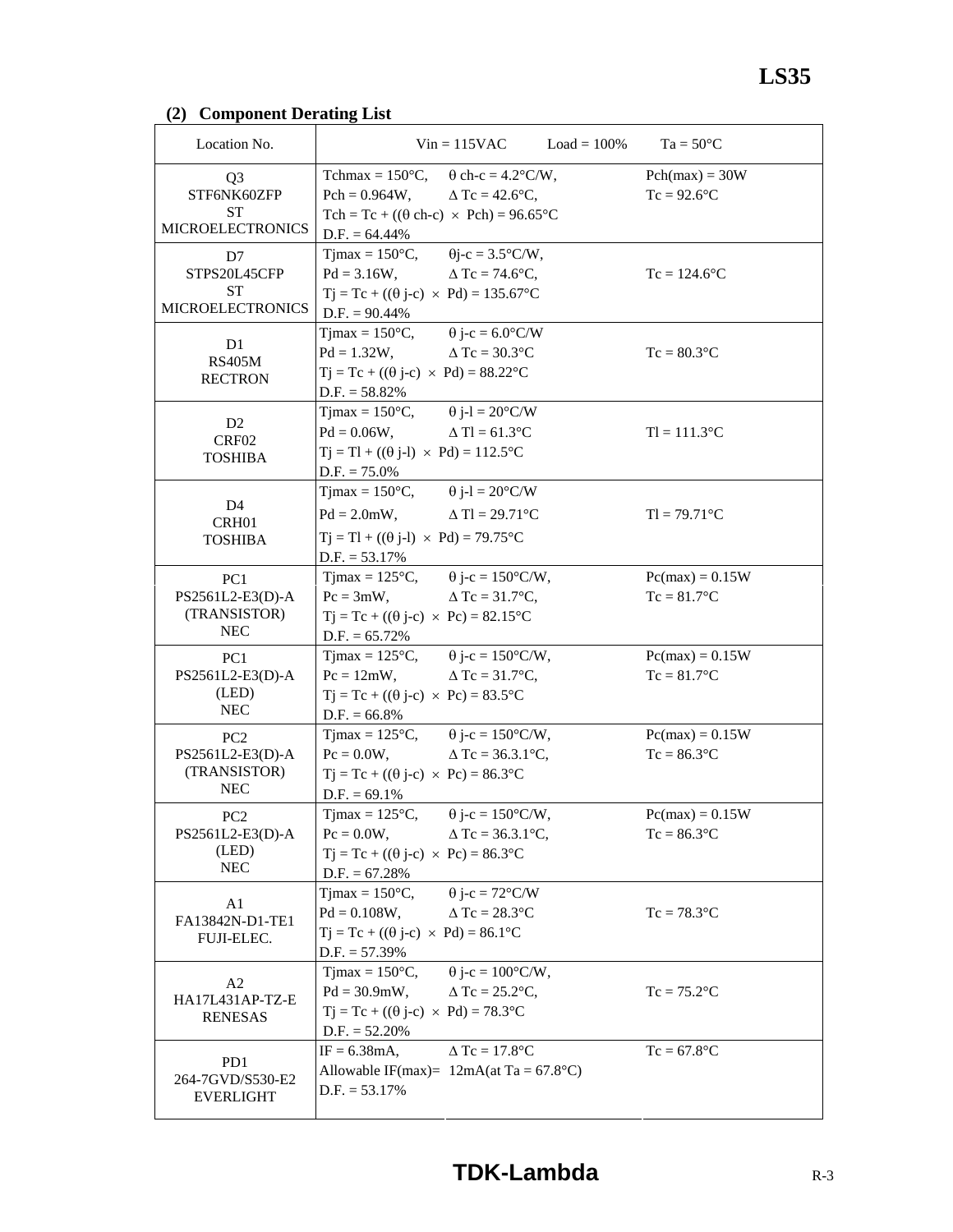## **Component Derating List**

| Location No.                        | $Vin = 230VAC$<br>$Load = 100\%$                                                                           | $Ta = 50^{\circ}C$                 |
|-------------------------------------|------------------------------------------------------------------------------------------------------------|------------------------------------|
| Q3                                  | Tchmax = $150^{\circ}$ C, $\theta$ ch-c = $4.2^{\circ}$ C/W,                                               | $Pch(max) = 30W$                   |
| STF6NK60ZFP<br>ST                   | $Pch = 1.18W,$<br>$\Delta$ Tc = 43.8°C,                                                                    | $Tc = 93.8$ °C                     |
| <b>MICROELECTRONICS</b>             | Tch = Tc + ( $(\theta$ ch-c) × Pch) = 98.76°C<br>$D.F. = 65.84\%$                                          |                                    |
| D7                                  | Tjmax = $150^{\circ}$ C, $\theta$ j-c = $3.5^{\circ}$ C/W,                                                 |                                    |
| STPS20L45CFP                        | $Pd = 3.16W,$<br>$\Delta$ Tc = 75.0°C,                                                                     | $Tc = 125.0$ °C                    |
| ST                                  | $Tj = Tc + ((\theta j - c) \times Pd) = 136.06^{\circ}C$                                                   |                                    |
| <b>MICROELECTRONICS</b>             | $D.F. = 90.71\%$                                                                                           |                                    |
|                                     | Tjmax = $150^{\circ}$ C, $\theta$ j-c = $6.0^{\circ}$ C/W                                                  |                                    |
| D <sub>1</sub><br><b>RS405M</b>     | $Pd = 0.67 W$ ,<br>$\triangle$ Tc = 22.0 $\degree$ C                                                       | $Tc = 72.0$ °C                     |
| <b>RECTRON</b>                      | $Tj = Tc + ((\theta j - c) \times Pd) = 76.1^{\circ}C$                                                     |                                    |
|                                     | $D.F. = 50.68\%$                                                                                           |                                    |
| D <sub>2</sub>                      | Tjmax = $150^{\circ}$ C, $\theta$ j-l = $20^{\circ}$ C/W                                                   |                                    |
| CRF02                               | $Pd = 0.06W,$<br>$\Delta$ Tl = 54.4 °C                                                                     | $TI = 104.4$ °C                    |
| <b>TOSHIBA</b>                      | $Tj = Tl + ((\theta j-l) \times Pd) = 105.6$ °C                                                            |                                    |
|                                     | $D.F. = 70.49\%$                                                                                           |                                    |
| D4                                  | Tjmax = $150^{\circ}$ C, $\theta$ j-l = $20^{\circ}$ C/W                                                   |                                    |
| CRH <sub>01</sub>                   | $Pd = 2.0mW,$<br>$\Delta$ Tl = 29.61°C                                                                     | $TI = 79.61^{\circ}C$              |
| <b>TOSHIBA</b>                      | $Tj = Tl + ((\theta j-a) \times Pd) = 79.65^{\circ}C$                                                      |                                    |
|                                     | $D.F. = 53.1\%$                                                                                            |                                    |
| PC1                                 | Tjmax = $125^{\circ}$ C, $\qquad \theta$ j-c = $150^{\circ}$ C/W,                                          | $Pc(max) = 0.15W$                  |
| PS2561L2-E3(D)-A                    | $Pc = 2.75 \text{mW}, \qquad \Delta Tc = 33.4 \text{°C},$                                                  | $Tc = 83.4$ °C                     |
| (TRANSISTOR)<br><b>NEC</b>          | $Tj = Tc + ((\theta j - c) \times Pc) = 83.82^{\circ}C$                                                    |                                    |
|                                     | $D.F. = 67.10\%$                                                                                           |                                    |
| PC <sub>1</sub>                     | Tjmax = $125^{\circ}$ C, $\theta$ j-c = $150^{\circ}$ C/W,                                                 | $Pc(max) = 0.15W$                  |
| PS2561L2-E3(D)-A                    | $Pc = 12mW$ ,<br>$\Delta$ Tc = 33.4°C,                                                                     | $Tc = 83.4$ °C                     |
| (LED)<br><b>NEC</b>                 | $Tj = Tc + ((\theta j - c) \times Pc) = 85.2$ °C                                                           |                                    |
|                                     | $D.F. = 68.20\%$                                                                                           |                                    |
| PC <sub>2</sub>                     | Tjmax = $125^{\circ}$ C, $\qquad \theta$ j-c = $150^{\circ}$ C/W,                                          | $Pc(max) = 0.15W$                  |
| PS2561L2-E3(D)-A                    | $Pc = 0.0W$ ,<br>$\Delta$ Tc = 39.1°C,                                                                     | $Tc = 89.1$ °C                     |
| (TRANSISTOR)<br><b>NEC</b>          | $Tj = Tc + ((\theta j - c) \times Pc) = 89.1^{\circ}C$                                                     |                                    |
|                                     | $D.F. = 71.28%$                                                                                            |                                    |
| PC <sub>2</sub><br>PS2561L2-E3(D)-A | $T$ jmax = 125 $\mathrm{^{\circ}C}$ ,<br>$\theta$ j-c = 150°C/W,<br>$Pc = 0.0W$ ,<br>$\Delta$ Tc = 39.1°C, | $Pc(max) = 0.0W$<br>$Tc = 89.1$ °C |
| (LED)                               | $Tj = Tc + ((\theta j - c) \times Pc) = 89.1^{\circ}C$                                                     |                                    |
| <b>NEC</b>                          | $D.F. = 71.28%$                                                                                            |                                    |
|                                     | $\theta$ j-c = 72°C/W<br>$T$ jmax = 150 $\degree$ C,                                                       |                                    |
| A1                                  | $Pd = 0.103W,$<br>$\Delta$ Tc = 28.6°C                                                                     | $Tc = 78.6$ °C                     |
| FA13842N-D1-TE1                     | $Tj = Tc + ((\theta j - c) \times Pd) = 86.2^{\circ}C$                                                     |                                    |
| FUJI-ELEC.                          | $D.F. = 57.35\%$                                                                                           |                                    |
|                                     | $\theta$ j-c = 100°C/W,<br>$T$ jmax = 150 $\degree$ C,                                                     |                                    |
| A2                                  | $Pd = 30.6mW,$<br>$\Delta$ Tc = 26.2°C,                                                                    | $Tc = 76.2$ °C                     |
| HA17L431AP-TZ-E                     | $Tj = Tc + ((\theta j - c) \times Pd) = 79.26$ °C                                                          |                                    |
| <b>RENESAS</b>                      | $D.F. = 52.84\%$                                                                                           |                                    |
|                                     | $\triangle$ Tc = 18.4°C<br>$IF = 6.38mA,$                                                                  | $Tc = 68.4$ °C                     |
| PD1                                 | Allowable IF(max)= $12mA(at Ta = 68.4°C)$                                                                  |                                    |
| 264-7GVD/S530-E2                    | $D.F. = 53.17%$                                                                                            |                                    |
| <b>EVERLIGHT</b>                    |                                                                                                            |                                    |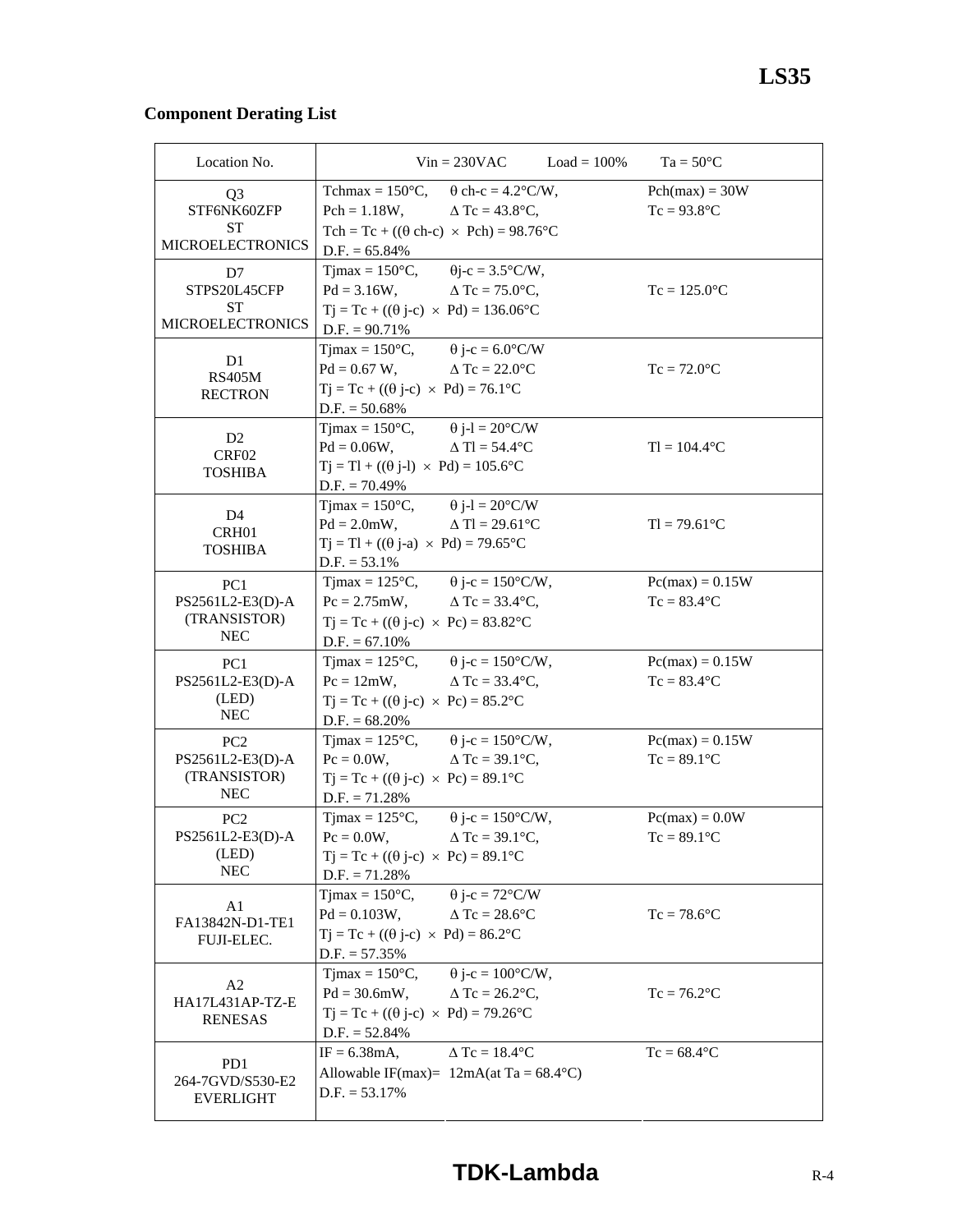## **3. Main components temperature rise** Δ**T list**

## **MODEL : LS35-5**

Condition:



|                                              |                        |                 |                 | $\Delta T$ Temperature rise (°C) |                 |  |
|----------------------------------------------|------------------------|-----------------|-----------------|----------------------------------|-----------------|--|
| <b>Output Derating</b><br>$Ta = 50^{\circ}C$ |                        | $Io = 100\%$    | $Io = 100\%$    | $Io = 100\%$                     | $Io = 100\%$    |  |
| <b>Location No</b>                           | Parts Name             | Mounting<br>(A) | Mounting<br>(B) | Mounting<br>(C)                  | Mounting<br>(D) |  |
| Q <sub>3</sub>                               | <b>MOSFET</b>          | 42.6            | 42.3            | 38.9                             | 57.0            |  |
| D <sub>1</sub>                               | <b>BRIDGE DIODE</b>    | 30.3            | 46.7            | 30.6                             | 36.5            |  |
| D7                                           | F.R. DIODE             | 74.6            | 72.8            | 72.5                             | 68.7            |  |
| A <sub>1</sub>                               | <b>CHIP IC</b>         | 28.3            | 29.4            | 25.7                             | 41.1            |  |
| A2                                           | <b>SHUNT REGULATOR</b> | 25.2            | 30.3            | 44.4                             | 22.0            |  |
| PC1                                          | <b>PHOTOCOUPLER</b>    | 31.7            | 34.7            | 31.6                             | 42.4            |  |
| PC <sub>2</sub>                              | <b>PHOTOCOUPLER</b>    | 36.3            | 38.8            | 36.3                             | 44.6            |  |
| F1                                           | <b>FUSE</b>            | 18.6            | 26.8            | 27.9                             | 17.0            |  |
| L1                                           | <b>BALUN COIL</b>      | 36.4            | 41.6            | 37.2                             | 33.5            |  |
| L2                                           | <b>CHOKE COIL</b>      | 41.3            | 45.8            | 50.5                             | 35.6            |  |
| C <sub>3</sub>                               | CAP. FILM              | 31.5            | 36.0            | 35.0                             | 28.1            |  |
| C8                                           | CAP. ELECT.            | 23.3            | 33.1            | 21.3                             | 30.2            |  |
| C <sub>25</sub>                              | CAP. ELECT.            | 28.7            | 29.1            | 26.5                             | 43.6            |  |
| C <sub>26</sub>                              | CAP. ELECT.            | 23.5            | 25.8            | 21.8                             | 40.7            |  |
| C29                                          | CAP. ELECT.            | 50.1            | 46.4            | 46.4                             | 41.5            |  |
| C30                                          | CAP. ELECT.            | 42.2            | 42.2            | 43.4                             | 35.5            |  |
| C31                                          | CAP. ELECT.            | 43.3            | 43.1            | 45.2                             | 35.6            |  |
| C32                                          | CAP. ELECT.            | 33.8            | 38.0            | 41.2                             | 28.3            |  |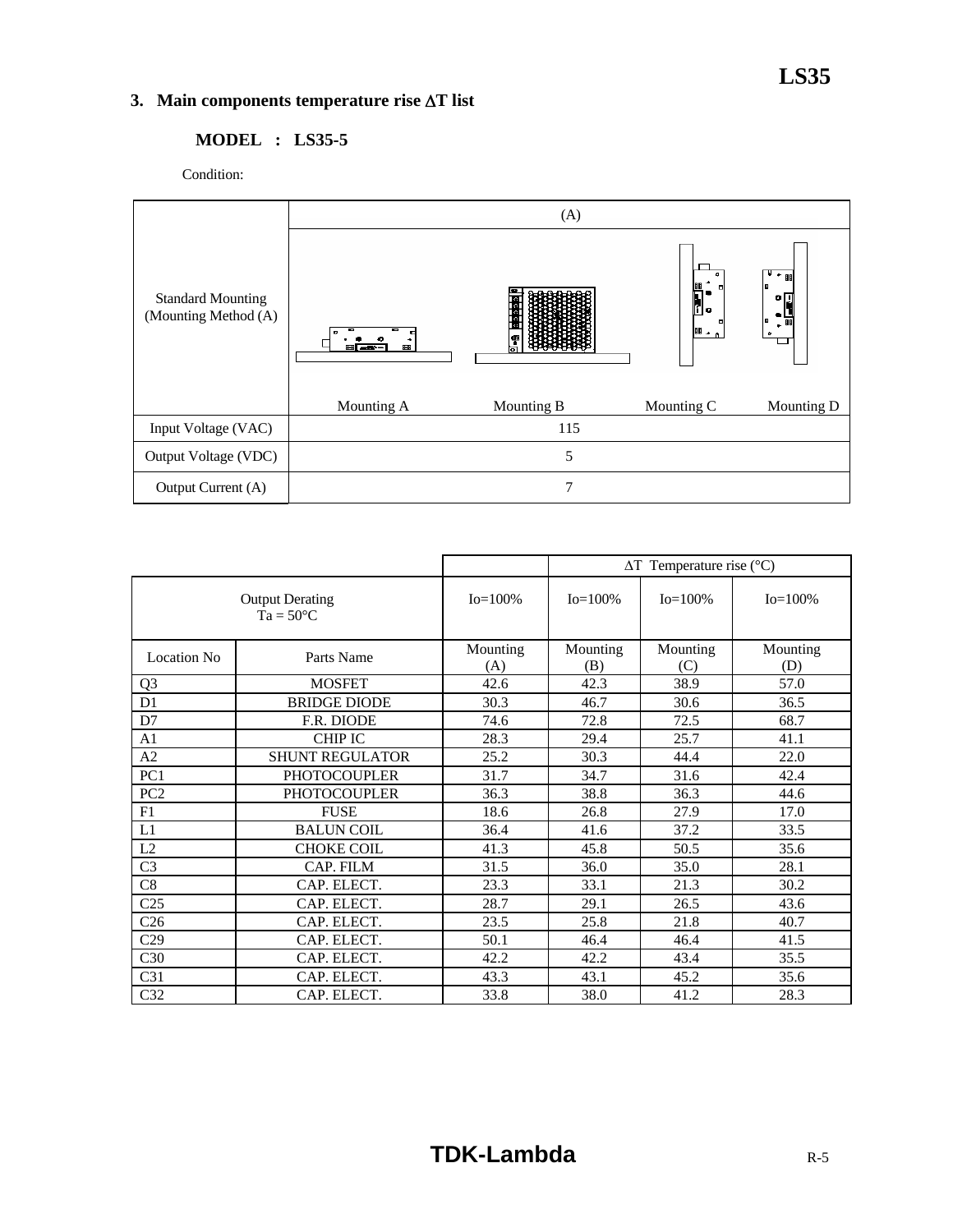## **3. Main components temperature rise** Δ**T list**

## **MODEL : LS35-5**

Condition:



|                                              |                        |                 |                 | $\Delta T$ Temperature rise (°C) |                 |  |  |
|----------------------------------------------|------------------------|-----------------|-----------------|----------------------------------|-----------------|--|--|
| <b>Output Derating</b><br>$Ta = 50^{\circ}C$ |                        | $Io = 100\%$    | $Io = 100\%$    | $Io = 100\%$                     | $Io = 100\%$    |  |  |
| <b>Location No</b>                           | Parts Name             | Mounting<br>(A) | Mounting<br>(B) | Mounting<br>(C)                  | Mounting<br>(D) |  |  |
| Q <sub>3</sub>                               | <b>MOSFET</b>          | 43.8            | 44.4            | 40.7                             | 58.3            |  |  |
| D <sub>1</sub>                               | <b>BRIDGE DIODE</b>    | 22.0            | 40.3            | 22.6                             | 36.5            |  |  |
| D7                                           | F.R. DIODE             | 75.0            | 73.4            | 73.0                             | 68.7            |  |  |
| A <sub>1</sub>                               | <b>CHIP IC</b>         | 28.6            | 30.0            | 25.7                             | 42.0            |  |  |
| A2                                           | <b>SHUNT REGULATOR</b> | 26.2            | 31.7            | 47.1                             | 22.7            |  |  |
| PC1                                          | <b>PHOTOCOUPLER</b>    | 33.4            | 36.3            | 33.9                             | 44.5            |  |  |
| PC <sub>2</sub>                              | <b>PHOTOCOUPLER</b>    | 39.1            | 41.7            | 39.8                             | 47.7            |  |  |
| F1                                           | <b>FUSE</b>            | 15.5            | 25.3            | 23.6                             | 14.2            |  |  |
| L1                                           | <b>BALUN COIL</b>      | 24.3            | 33.6            | 25.9                             | 22.7            |  |  |
| L2                                           | <b>CHOKE COIL</b>      | 43.4            | 49.3            | 52.8                             | 37.4            |  |  |
| C <sub>3</sub>                               | CAP. FILM              | 23.4            | 31.2            | 26.7                             | 21.2            |  |  |
| C8                                           | CAP. ELECT.            | 18.8            | 30.8            | 17.3                             | 24.9            |  |  |
| C <sub>25</sub>                              | CAP. ELECT.            | 29.2            | 30.0            | 27.3                             | 44.6            |  |  |
| C <sub>26</sub>                              | CAP. ELECT.            | 23.7            | 26.3            | 22.3                             | 41.5            |  |  |
| C29                                          | CAP. ELECT.            | 50.1            | 47.9            | 47.5                             | 42.1            |  |  |
| C30                                          | CAP. ELECT.            | 42.1            | 43.6            | 44.0                             | 35.7            |  |  |
| C <sub>31</sub>                              | CAP. ELECT.            | 43.7            | 44.6            | 45.8                             | 35.9            |  |  |
| C32                                          | CAP. ELECT.            | 33.9            | 39.8            | 41.6                             | 28.5            |  |  |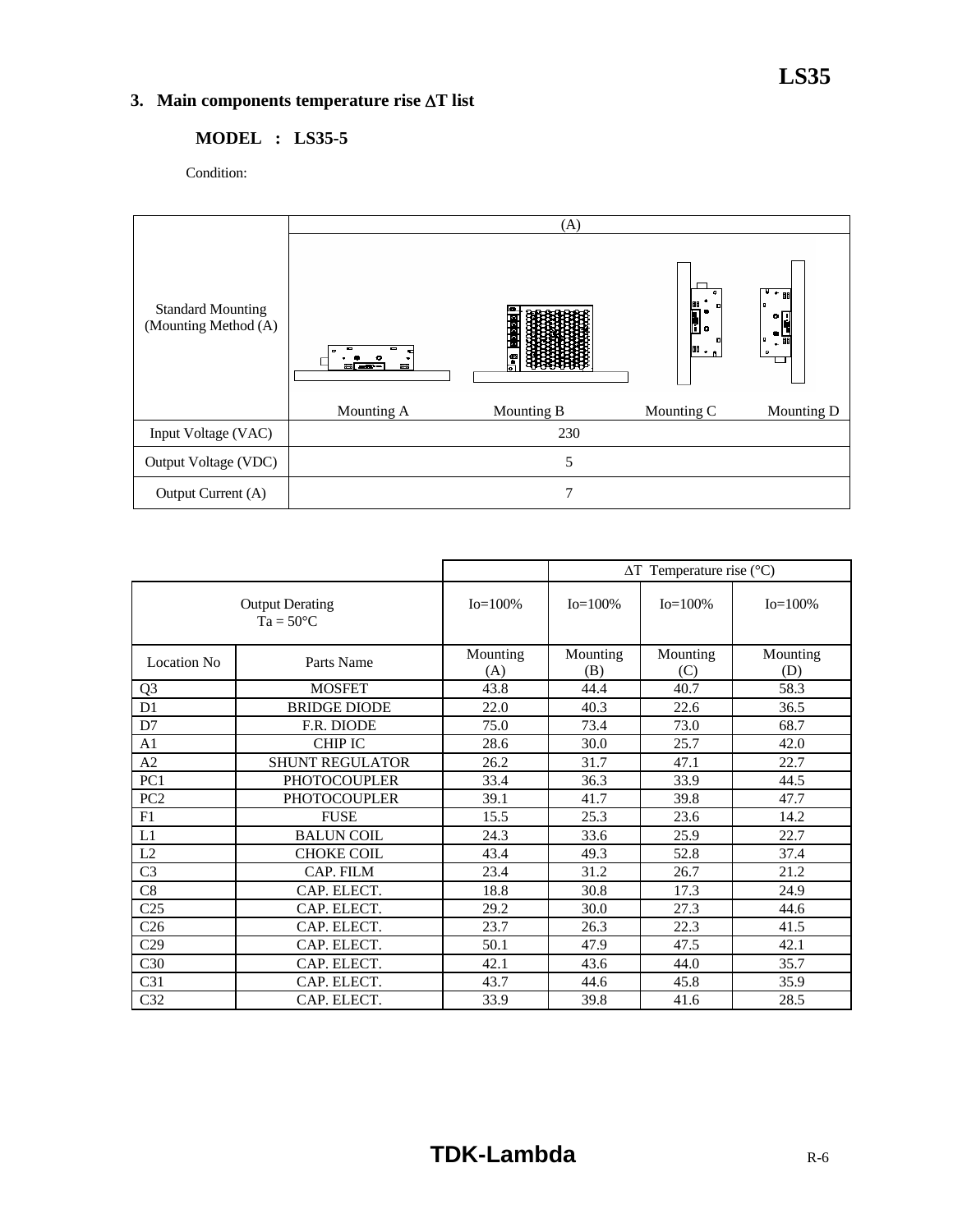## **LS35**

## **4. Electrolytic capacitor lifetime**

## **MODEL : LS35-5**



## $Vin = 115VAC$

|             |                | Life Time (years) |                |             |
|-------------|----------------|-------------------|----------------|-------------|
| Load $(\%)$ | $Ta =$         | $Ta =$            | $Ta =$         |             |
|             | $40^{\circ}$ C | $50^{\circ}$ C    | $70^{\circ}$ C |             |
| 50          | 10.0           | 7.1               | 1.8            |             |
| 60          | 10.0           | 6.2               | 1.6            |             |
| 70          | 10.0           | 5.4               |                | F<br>San Sa |
| 80          | 9.2            | 4.6               |                |             |
| 90          | 8.0            | 4.0               |                |             |
| 100         | 5.8            | 2.9               |                |             |



## $Vin = 230VAC$

|             |                | Life Time (years) |                | 12.0                                                          |
|-------------|----------------|-------------------|----------------|---------------------------------------------------------------|
| Load $(\%)$ | $Ta =$         | $Ta =$            | $Ta =$         | 10.0                                                          |
|             | $40^{\circ}$ C | $50^{\circ}$ C    | $70^{\circ}$ C | 8.0                                                           |
| 50          | 10.0           | 10.0              | 2.8            | Life Times (years)<br>6.0                                     |
| 60          | 10.0           | 8.6               | 2.2            |                                                               |
| 70          | 10.0           | 6.6               |                | 4.0<br>$\mathcal{S}_\infty$                                   |
| 80          | 9.8            | 5.1               |                | $\mathcal{O}(\mathcal{O}_\mathcal{A})$<br>2.0                 |
| 90          | 7.2            | 3.6               |                | $0.0 -$                                                       |
| 100         | 5.5            | 2.7               |                | 60<br>20<br>40<br>80<br>100<br>120<br>0<br>Output Current (%) |
|             |                |                   |                |                                                               |

Note : E-cap life calculation is based on 8hrs/day operation.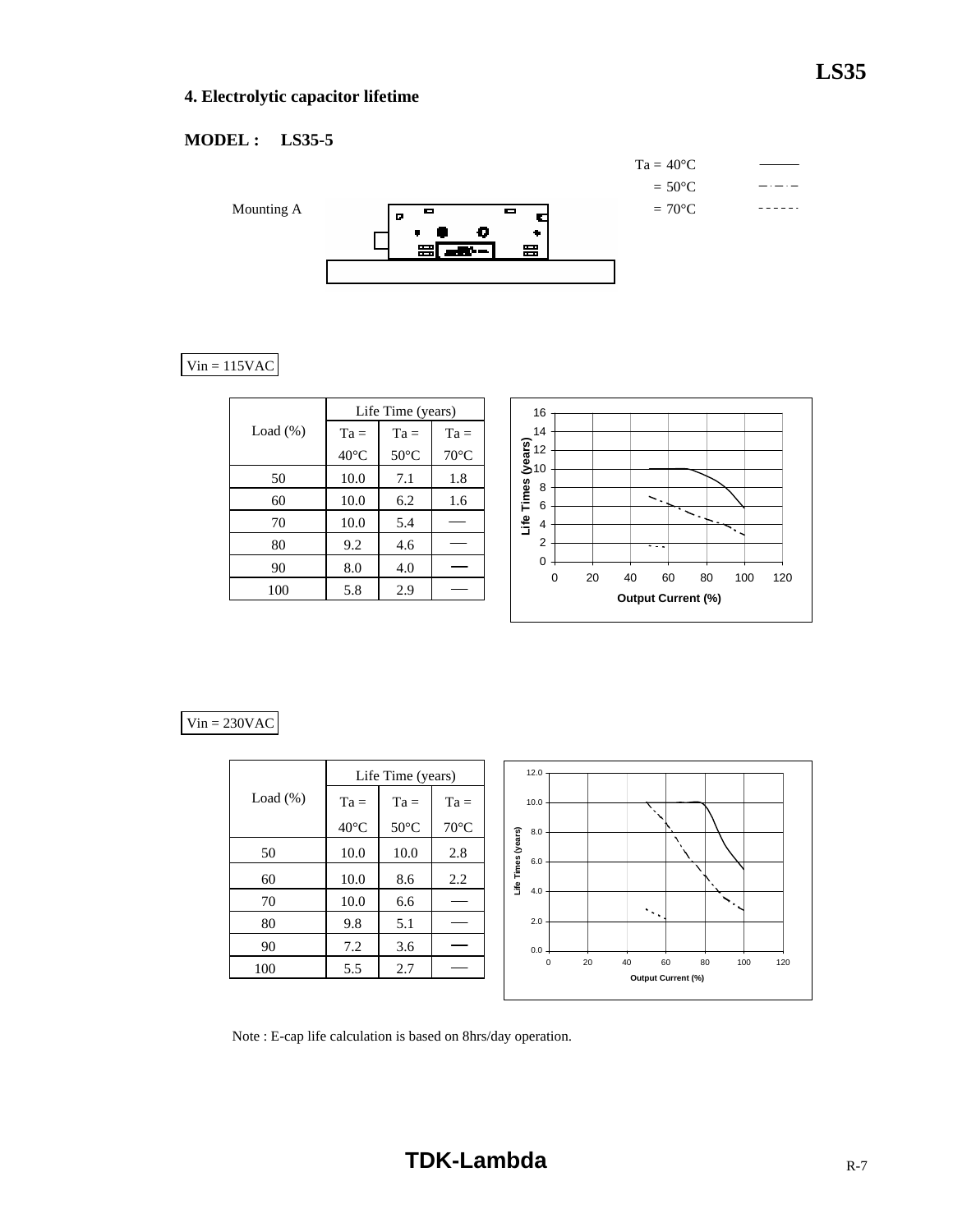## **4. Electrolytic capacitor lifetime**

## **MODEL : LS35-5**

Mounting B



 $Vin = 115VAC$ 

|             | Life Time (years) |                |                |  |  |  |
|-------------|-------------------|----------------|----------------|--|--|--|
| Load $(\%)$ | $Ta =$            | $Ta =$         | $Ta =$         |  |  |  |
|             | $40^{\circ}$ C    | $50^{\circ}$ C | $70^{\circ}$ C |  |  |  |
| 50          | 9.8               | 4.9            | 1.2            |  |  |  |
| 60          | 8.1               | 4.1            | 1.0            |  |  |  |
| 70          | 6.6               | 3.3            |                |  |  |  |
| 80          | 5.4               | 2.7            |                |  |  |  |
| 90          | 4.3               | 2.1            |                |  |  |  |
| 100         | 3.5               | 1.7            |                |  |  |  |



## $Vin = 230VAC$

|             |                | Life Time (years) |                | 12                           |    |    |                           |    |     |     |  |
|-------------|----------------|-------------------|----------------|------------------------------|----|----|---------------------------|----|-----|-----|--|
| Load $(\%)$ | $Ta =$         | $Ta =$            | $Ta =$         | 10                           |    |    |                           |    |     |     |  |
|             | $40^{\circ}$ C | $50^{\circ}$ C    | $70^{\circ}$ C | (years)<br>8                 |    |    |                           |    |     |     |  |
| 50          | 10.0           | 8.5               | 2.1            | 6                            |    |    |                           |    |     |     |  |
| 60          | 10.0           | 7.1               | 1.8            | Life Times<br>$\overline{4}$ |    |    |                           |    |     |     |  |
| 70          | 10.0           | 6.2               |                | $\overline{2}$               |    |    |                           |    |     |     |  |
| 80          | 10.0           | 5.5               |                |                              |    |    |                           |    |     |     |  |
| 90          | 8.8            | 4.4               |                | 0<br>0                       | 20 | 40 | 60                        | 80 | 100 | 120 |  |
| 100         | 7.3            | 3.7               |                |                              |    |    | <b>Output Current (%)</b> |    |     |     |  |

J

Note : E-cap life calculation is based on 8hrs/day operation.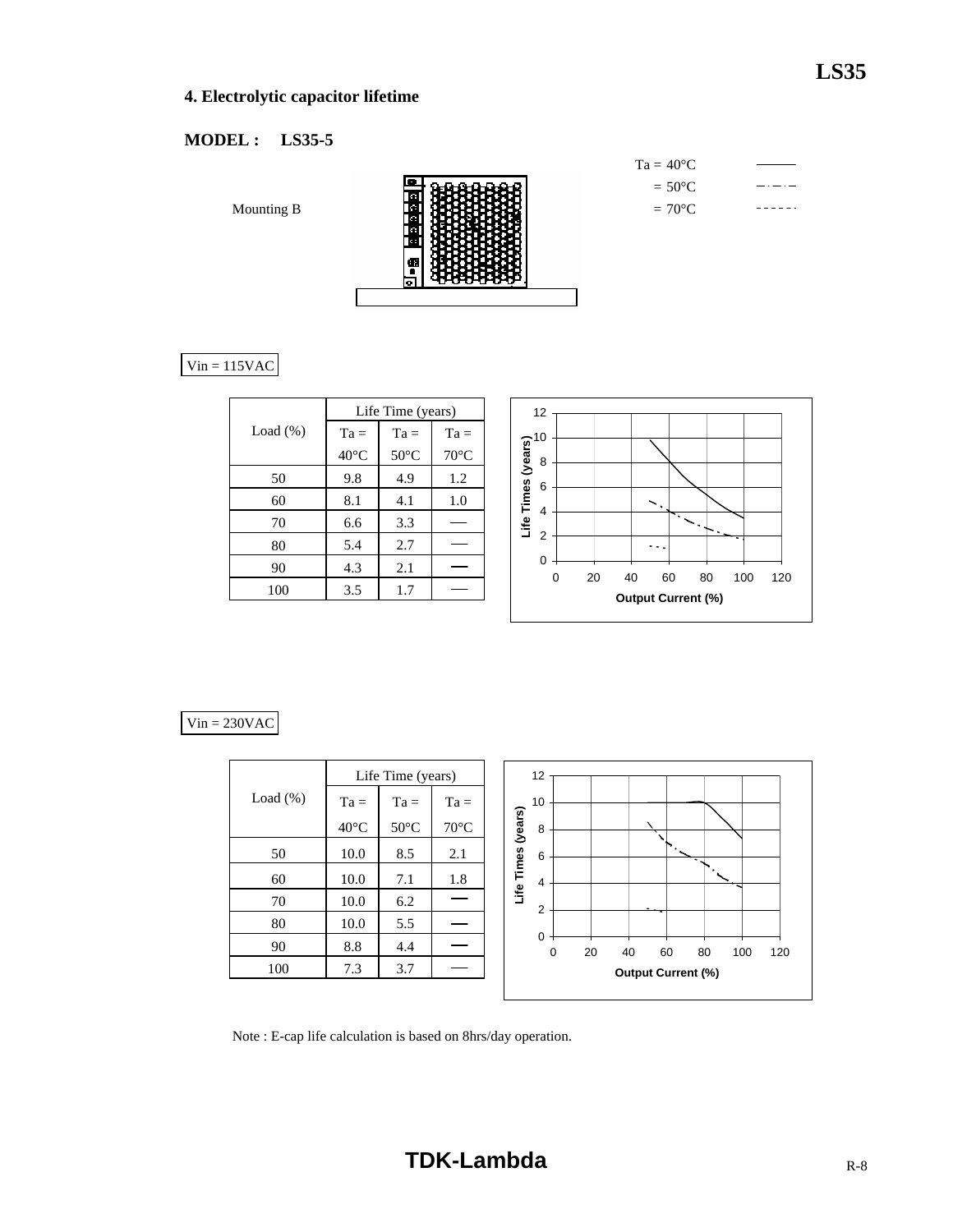## **4. Electrolytic capacitor lifetime**

## **MODEL : LS35-5**



#### $Vin = 230VAC$

|             |                | Life Time (years) |                | 12              |   |    |    |                                 |    |     |     |
|-------------|----------------|-------------------|----------------|-----------------|---|----|----|---------------------------------|----|-----|-----|
| Load $(\%)$ | $Ta =$         | $Ta =$            | $Ta =$         | 10              |   |    |    |                                 |    |     |     |
|             | $40^{\circ}$ C | $50^{\circ}$ C    | $70^{\circ}$ C | (years)<br>8    |   |    |    |                                 |    |     |     |
| 50          | 10.0           | 10.0              | 3.2            | 6               |   |    |    |                                 |    |     |     |
| 60          | 10.0           | 10.0              | 2.5            | Life Times<br>4 |   |    |    |                                 |    |     |     |
| 70          | 10.0           | 7.8               |                |                 |   |    |    | $\mathcal{F}(\mathcal{C})$      |    |     |     |
| 80          | 10.0           | 6.0               |                | $\overline{2}$  |   |    |    |                                 |    |     |     |
| 90          | 9.0            | 4.5               |                | 0               |   |    |    |                                 |    |     |     |
| 100         | 6.9            | 3.5               |                |                 | 0 | 20 | 40 | 60<br><b>Output Current (%)</b> | 80 | 100 | 120 |
|             |                |                   |                |                 |   |    |    |                                 |    |     |     |

Note : E-cap life calculation is based on 8hrs/day operation.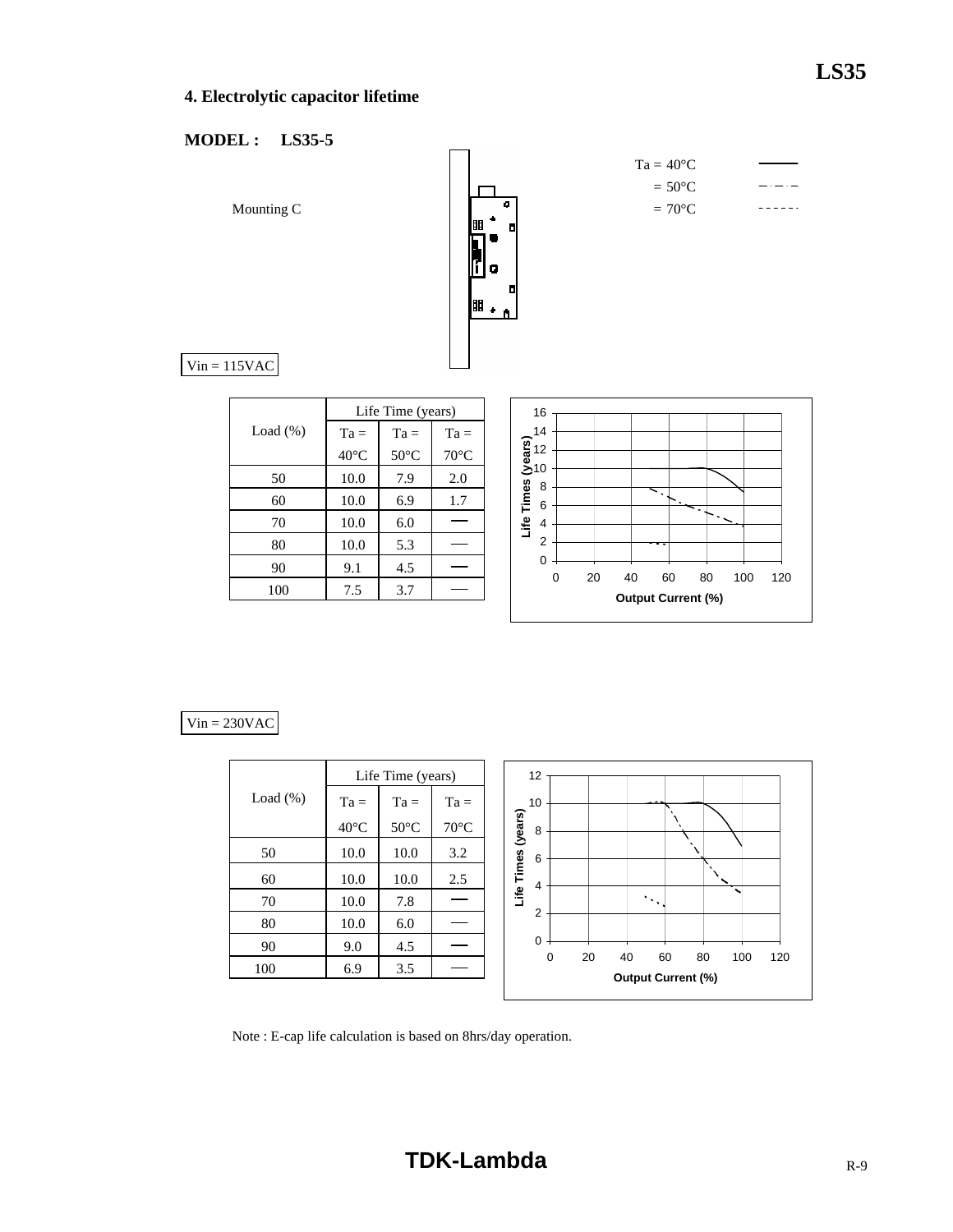## **4. Electrolytic capacitor lifetime**

## **MODEL : LS35-5**



 $Ta = 40^{\circ}C$  $= 50^{\circ}$ C  $-$ ------

 $Vin = 115VAC$ 

|             | Life Time (years) |                |                |  |  |  |  |  |  |  |
|-------------|-------------------|----------------|----------------|--|--|--|--|--|--|--|
| Load $(\%)$ | $Ta =$            | $Ta =$         | $Ta =$         |  |  |  |  |  |  |  |
|             | $40^{\circ}$ C    | $50^{\circ}$ C | $70^{\circ}$ C |  |  |  |  |  |  |  |
| 50          | 10.0              | 5.4            | 1.4            |  |  |  |  |  |  |  |
| 60          | 9.3               | 4.6            | 1.2            |  |  |  |  |  |  |  |
| 70          | 7.6               | 3.8            |                |  |  |  |  |  |  |  |
| 80          | 6.4               | 3.2            |                |  |  |  |  |  |  |  |
| 90          | 5.3               | 2.6            |                |  |  |  |  |  |  |  |
| 100         | 4.2               | 2.1            |                |  |  |  |  |  |  |  |



## $Vin = 230VAC$

|             |                | Life Time (years) |                | 12                                                                   |
|-------------|----------------|-------------------|----------------|----------------------------------------------------------------------|
| Load $(\%)$ | $Ta =$         | $Ta =$            | $Ta =$         | 10<br>∼.                                                             |
|             | $40^{\circ}$ C | $50^{\circ}$ C    | $70^{\circ}$ C | (years)<br>8<br>۰.                                                   |
| 50          | 10.0           | 10.0              | 2.7            | 6<br>$\lambda$                                                       |
| 60          | 10.0           | 9.3               | 2.3            | Life Times<br>$\overline{4}$                                         |
| 70          | 10.0           | 8.2               |                | $\sigma \sim 10$                                                     |
| 80          | 10.0           | 7.2               |                | $\overline{2}$                                                       |
| 90          | 10.0           | 6.3               |                | 0                                                                    |
| 100         | 9.9            | 4.9               |                | 0<br>20<br>40<br>60<br>80<br>100<br>120<br><b>Output Current (%)</b> |

Note : E-cap life calculation is based on 8hrs/day operation.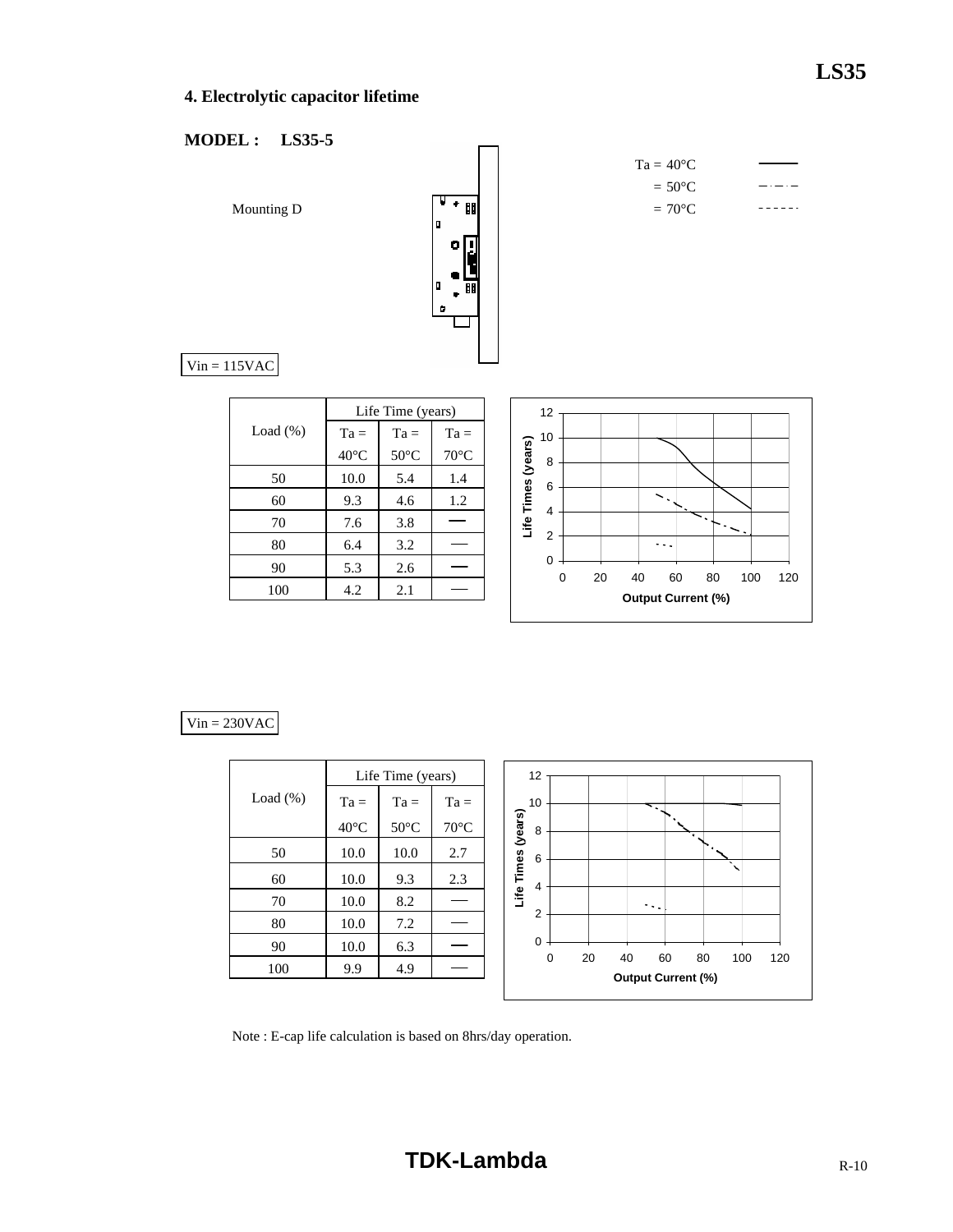## **5. Vibration Test**

## **MODEL : LS35-5**

#### **(1) Vibration Test Class**

Frequency Variable Endurance Test

#### **(2) Equipment Used**

| Controller | F-400-BM-E47 (EMIC CORP.) |
|------------|---------------------------|
| Vibrator   | 905-FN (EMIC CORP.)       |
| Serial no. | 22965                     |

#### **(3) The Number Of D.U.T. (Device Under Test)**

1 Unit

#### **(4) Test Conditions**

| Sweep Frequency | $10 - 55$ Hz | Direction     | X. Y. Z          |
|-----------------|--------------|---------------|------------------|
| Sweep Time      | 1 minute     | Test Time     | 1 hour each axis |
| Acceleration    | 2G           | Non-operation |                  |
| Mounting        | A and B      |               |                  |

#### **(5) Test Method**



Fix the PSUT on the universal plate via two M3 tapped holes on the chassis of the power supply. Standard mounting position as per test specification.

#### **(6) Test results - OK**

| <b>Test Conditions :</b> | Vin           | $= 230$ Vac |
|--------------------------|---------------|-------------|
|                          | Ambient Temp. | $= +25 °C$  |

**PSUT State** Before Test X 1 5.046 1 OK Y OK test 5.046 Z 5.046 OK **Check Item** Vo1 5.046 **Output Voltage (V)** After

# **TDK-Lambda** R-11

Load Condition : Full Load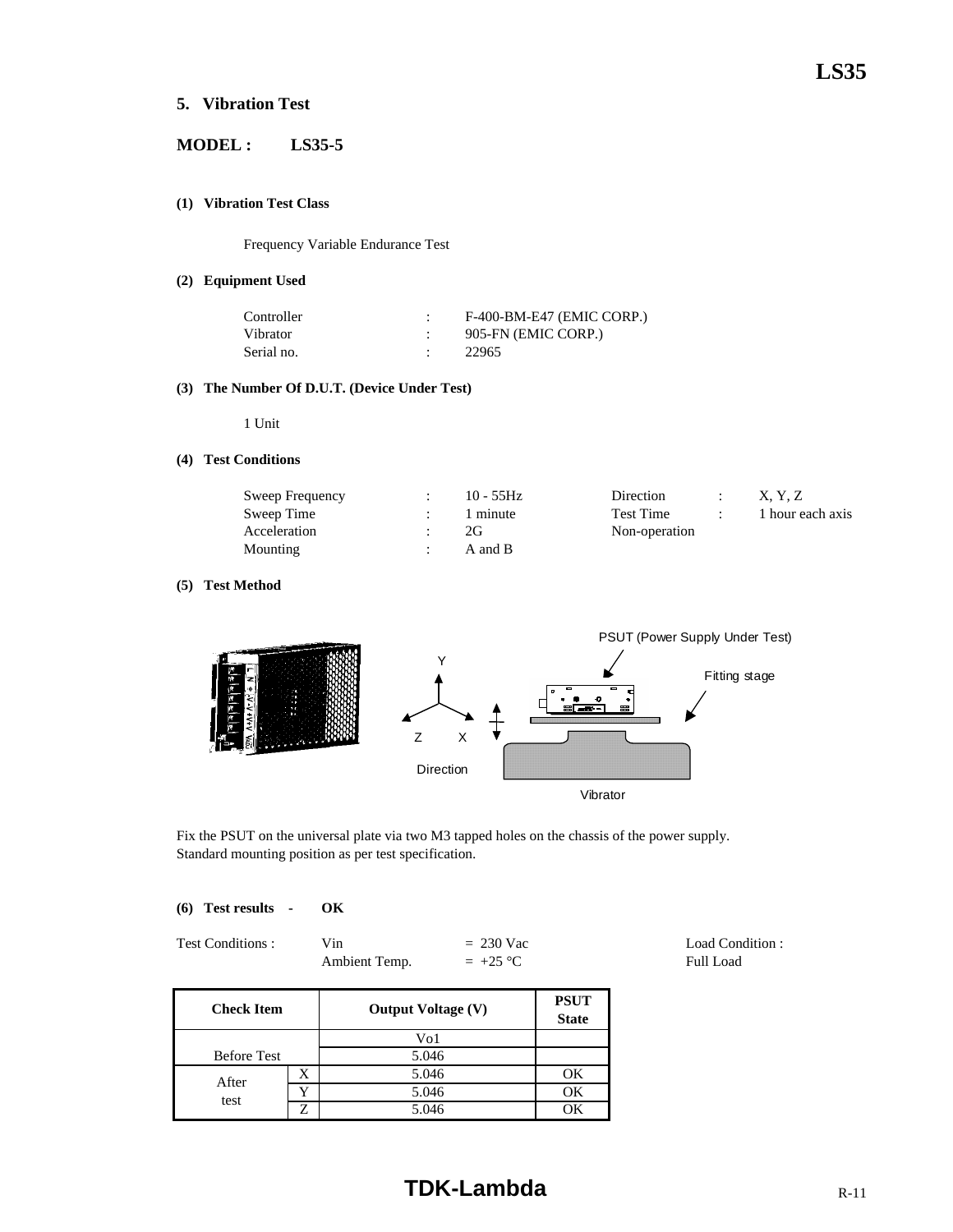## **LS35**

## **6. Noise simulate test**

 **MODEL : LS35-5** 

**(1) Test circuit and equipment** 



Simulator **:** INS-400L Noise Laboratory Co.,LTD

#### **(2) Test conditions**

|           | Input voltage       | : 115,230VAC    | • Noise level    | $\mathbf{r}$ | $0V - 2.4kV$           |
|-----------|---------------------|-----------------|------------------|--------------|------------------------|
|           | Output voltage      | Rated           | • Phase shift    |              | $\therefore$ 0° ~ 360° |
|           | Output current      | 0%, 100%        | • Polarity       |              | $: +, -$               |
| $\bullet$ | Ambient temperature | $25^{\circ}$ C  | $\bullet$ Mode   |              | Normal Common          |
|           | Pulse Width         | $0$ ns ~ 1000ns | • Trigger select |              | $\therefore$ Line      |

#### **(3) Acceptable conditions**

- 1. Not to be broken.
- 2. No output shutdown.<br>3. No other out of order
- No other out of order.

#### **(4) Test result O K**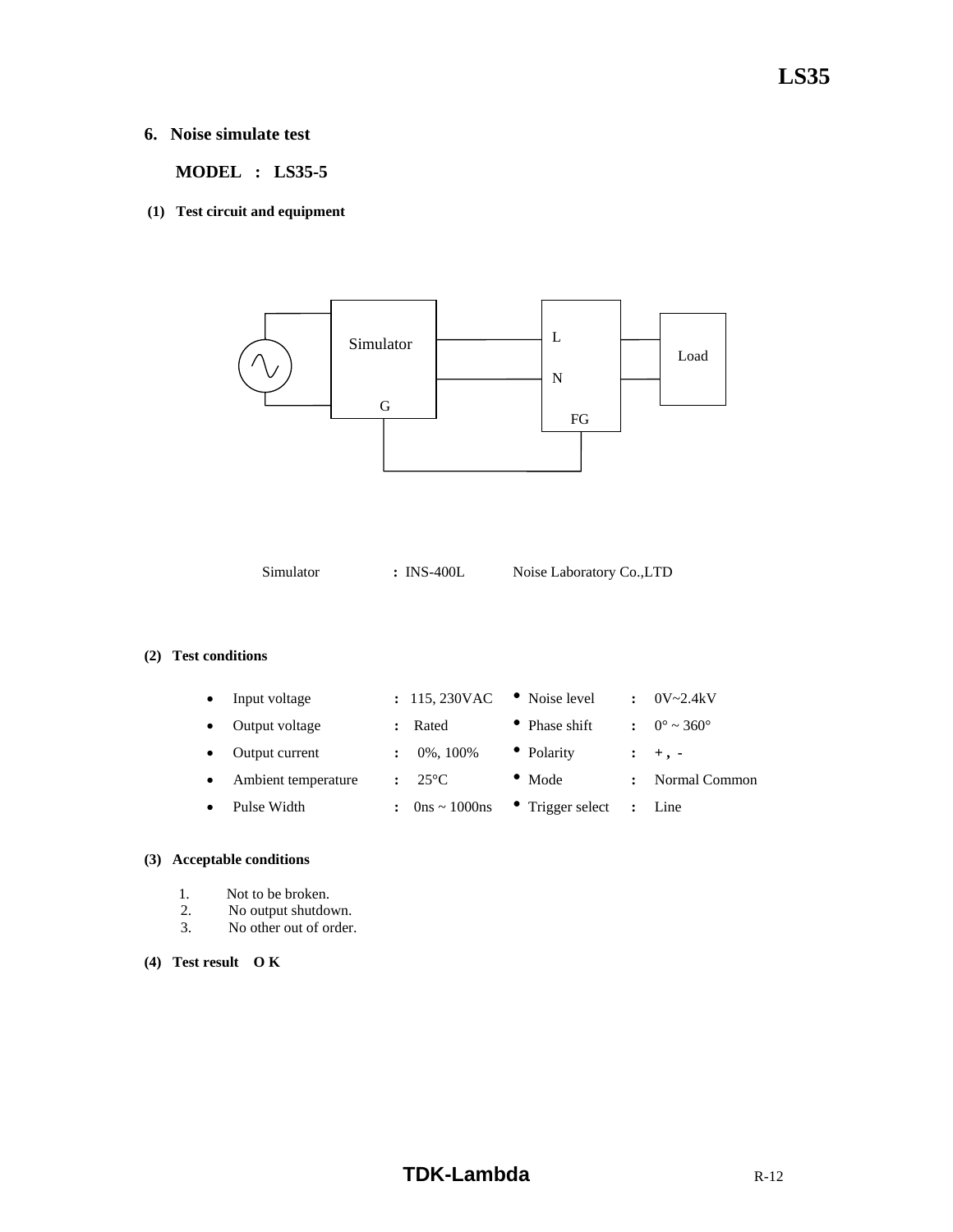#### **7. Abnormal test**

#### **MODEL : LS35-5**

**(1) Test Condition** 

Input Voltage : 230VAC Output Current : 100% Ta : 25°C, 70% RH

#### **(2) Test Results**

|                | (Da: Damaged)     |                             |                        |              |                |                |                         |                         |                |                |                     |                      |                      |                        |                       |                        |                            |
|----------------|-------------------|-----------------------------|------------------------|--------------|----------------|----------------|-------------------------|-------------------------|----------------|----------------|---------------------|----------------------|----------------------|------------------------|-----------------------|------------------------|----------------------------|
|                |                   | <b>Test Position</b>        | Test Mode              |              |                |                |                         |                         |                |                | <b>Test Results</b> |                      |                      |                        |                       |                        |                            |
|                |                   |                             |                        |              | $\mathbf{1}$   | $\overline{2}$ | 3                       | $\overline{4}$          | $\sqrt{5}$     | 6              | 7                   | $\bf 8$              | $\overline{9}$       | 10                     | $11\,$                | 12                     |                            |
|                |                   |                             |                        |              | $\overline{F}$ | S              | $\overline{\mathbf{B}}$ | $\overline{\mathbf{S}}$ | $\overline{R}$ | $\overline{D}$ | $\overline{F}$      | $\mathbf O$          | $\overline{0}$       | $\mathbf N$            | $\overline{\text{N}}$ | ${\rm O}$              |                            |
|                |                   |                             |                        |              | Ι              | M              | $\mathbf U$             | М                       | $\mathbf E$    | $\mathbf A$    | ${\bf U}$           |                      | $\cdot$              | O                      | $\mathbf O$           | $\mathbf T$            |                            |
|                |                   |                             | S<br>H                 | $\mathbf O$  | ${\bf R}$      | $\mathbf{O}$   | $\mathbb{R}$            | $\mathbf E$             | D              | M              | $\rm S$             | $\mathsf C$          | $\mathbf V$          |                        |                       | $\, {\rm H}$           |                            |
| No.            |                   |                             |                        | $\, {\bf P}$ | $\mathbf E$    | K              | $\mathbf S$             | L                       |                | $\mathbf A$    | $\mathbf E$         | $\cdot$              | $\blacksquare$       | $\mathbf O$            | $\mathbf C$           | $\mathbf E$            |                            |
|                | <b>LOCATION</b>   | TEST POINT                  | $\mathbf O$            | $\mathbf E$  |                | $\mathbf E$    | $\mathbf T$             | $\mathbf{L}$            | H              | ${\bf G}$      |                     | ${\bf P}$            | $\, {\bf P}$         | U                      | Η                     | ${\bf R}$              | <b>NOTE</b>                |
|                |                   |                             | $\mathbb{R}$           | ${\bf N}$    |                |                |                         |                         | $\mathcal{O}$  | $\mathbf E$    | B                   | $\ddot{\phantom{0}}$ | $\ddot{\phantom{a}}$ | $\mathbf T$            | A                     |                        |                            |
|                |                   |                             | $\mathbf T$            |              |                |                |                         |                         | $\mathbf T$    |                | L                   |                      |                      | $\mathbf P$            | ${\bf N}$             |                        |                            |
|                |                   |                             |                        |              |                |                |                         |                         |                |                | $\mathbf{O}$        |                      |                      | U                      | ${\bf G}$             |                        |                            |
|                |                   |                             |                        |              |                |                |                         |                         |                |                | W                   |                      |                      | $\mathbf T$            | Е                     |                        |                            |
| $\mathbf{1}$   | D1                | $(+) - (-)$                 | $\bullet$              |              |                |                |                         |                         |                | $\bullet$      | $\bullet$           |                      |                      | $\bullet$              |                       |                        | $\mathrm{Da}: \mathrm{F1}$ |
| $\sqrt{2}$     | D2                |                             | $\bullet$              |              |                |                |                         |                         |                | $\bullet$      |                     |                      |                      | $\bullet$              |                       |                        | Da: Q3, Z1, Z2             |
|                |                   |                             |                        | $\bullet$    |                |                |                         |                         |                |                |                     |                      |                      |                        | $\bullet$             |                        |                            |
| 3              | D <sub>3</sub>    |                             | $\bullet$              |              |                |                |                         |                         |                |                |                     |                      |                      | $\bullet$              |                       |                        |                            |
|                |                   |                             |                        | $\bullet$    |                |                |                         |                         |                |                |                     |                      |                      |                        | $\bullet$             |                        |                            |
| $\overline{4}$ | D <sub>4</sub>    |                             | $\bullet$              |              |                |                |                         |                         |                |                |                     |                      |                      |                        | $\bullet$             |                        |                            |
|                |                   |                             |                        | $\bullet$    |                |                |                         |                         |                |                |                     |                      |                      | $\bullet$              |                       |                        |                            |
| 5              | D <sub>5</sub>    |                             | $\bullet$              |              |                |                |                         |                         |                |                |                     |                      |                      |                        | $\bullet$             |                        |                            |
|                |                   |                             |                        | $\bullet$    |                |                |                         |                         |                |                |                     |                      |                      |                        | $\bullet$             |                        |                            |
| 6              | D <sub>6</sub>    |                             | $\bullet$              |              |                |                |                         |                         |                | $\bullet$      |                     |                      |                      |                        |                       | $\bullet$              | Hiccup, Da: R31, R30       |
|                |                   |                             |                        | $\bullet$    |                |                |                         |                         |                |                |                     |                      |                      | $\bullet$<br>$\bullet$ |                       |                        | No Damage                  |
| $\tau$         | D7                |                             | $\bullet$              | $\bullet$    |                |                |                         |                         |                | $\bullet$      |                     |                      |                      | $\bullet$              |                       |                        | Da: A1,Q3,Z1,Z2            |
|                |                   | $3 - 4$                     | $\bullet$              |              |                |                |                         |                         |                |                |                     |                      |                      | $\bullet$              |                       | $\bullet$              | Latch                      |
|                |                   |                             |                        | $\bullet$    |                |                |                         |                         |                |                |                     |                      |                      |                        | $\bullet$             |                        |                            |
|                |                   | $1 - 6$                     | $\bullet$              |              |                |                |                         |                         |                |                |                     |                      |                      | $\bullet$              |                       | $\bullet$              | Latch                      |
|                |                   |                             |                        | $\bullet$    |                |                |                         |                         |                |                |                     |                      |                      |                        | $\bullet$             |                        |                            |
| 8              | Q1                | $3 - 5$                     | $\bullet$              |              |                |                |                         |                         |                |                |                     |                      |                      | $\bullet$              |                       | $\bullet$              | Latch                      |
|                |                   |                             |                        | $\bullet$    |                |                |                         |                         |                |                |                     |                      |                      |                        | $\bullet$             |                        |                            |
|                |                   | $6 - 2$                     | $\bullet$              |              |                |                |                         |                         |                |                |                     |                      |                      | $\bullet$              |                       | $\bullet$              | Latch                      |
|                |                   |                             |                        | $\bullet$    |                |                |                         |                         |                |                |                     |                      |                      |                        | $\bullet$             |                        |                            |
|                |                   | $C - E$                     | $\bullet$              |              |                |                |                         |                         |                |                |                     |                      |                      |                        | $\bullet$             |                        |                            |
| 9              | $\mathbf{Q}2$     | $\mathbf B$ - $\mathbf E$   | $\bullet$              |              |                |                |                         |                         |                |                |                     |                      |                      |                        |                       | $\bullet$              | Hiccup                     |
|                |                   | $C - B$                     | $\bullet$              |              |                |                |                         |                         |                |                |                     |                      |                      |                        |                       | $\bullet$              | Hiccup                     |
|                |                   | $G-S$                       | $\bullet$              |              |                |                |                         |                         |                |                |                     |                      |                      | $\bullet$              |                       |                        |                            |
| 10             | Q3                | $\mathbf{D}$ - $\mathbf{G}$ | $\bullet$              |              |                |                |                         |                         |                | $\bullet$      | $\bullet$           |                      |                      | $\bullet$              |                       |                        | Da:Z1,F1                   |
|                |                   | $D-S$                       | $\bullet$              |              |                |                |                         |                         |                | $\bullet$      | $\bullet$           |                      |                      | $\bullet$              |                       |                        | Da: F1,Q3,Z2               |
| $11\,$         | C8                | $(+)$ Bulk - $(-)$ Bulk     | $\bullet$              |              |                |                |                         |                         |                | $\bullet$      | $\bullet$           |                      |                      | $\bullet$              |                       |                        | $\mathrm{Da}: \mathrm{F1}$ |
| 12             | C20               |                             | $\bullet$              |              |                |                |                         |                         |                |                |                     |                      |                      | $\bullet$              |                       |                        |                            |
|                |                   |                             |                        | $\bullet$    |                |                |                         |                         |                | $\bullet$      | $\bullet$           |                      |                      | $\bullet$              |                       |                        | Da: Q3,F1,Z2               |
|                |                   | C21/R22                     | $\bullet$              |              |                |                |                         |                         |                | $\bullet$      |                     |                      |                      | $\bullet$              |                       |                        | Da: Q3,Z2                  |
| 13             | C21/R22           | C21                         |                        | $\bullet$    |                |                |                         |                         |                |                |                     |                      |                      |                        | $\bullet$             |                        |                            |
|                |                   | R22                         |                        | $\bullet$    |                |                |                         |                         |                |                |                     |                      |                      |                        | $\bullet$             |                        |                            |
| 14             | <b>C37 OR C38</b> |                             | $\bullet$              |              |                |                |                         |                         |                |                |                     |                      |                      |                        | $\bullet$             |                        |                            |
|                |                   |                             |                        | $\bullet$    |                |                |                         |                         |                |                |                     |                      |                      |                        |                       | $\bullet$<br>$\bullet$ | Hissing sound              |
|                |                   | $1 - 2$<br>$3 - 4$          | $\bullet$<br>$\bullet$ |              |                |                |                         |                         |                |                |                     |                      | $\bullet$            | $\bullet$<br>$\bullet$ |                       |                        | Latch                      |
| 15             | PC1               | $1 - 2$                     |                        | $\bullet$    |                |                |                         |                         |                |                |                     |                      | $\bullet$            | $\bullet$              |                       | $\bullet$              | Latch                      |
|                |                   | $\overline{3} - 4$          |                        | $\bullet$    |                |                |                         |                         |                |                |                     |                      | $\bullet$            | $\bullet$              |                       | $\bullet$              | Latch                      |
|                |                   | $3 - 4$                     | $\bullet$              |              |                |                |                         |                         |                |                |                     |                      | $\bullet$            | $\bullet$              |                       | $\bullet$              | Latch                      |
|                |                   |                             |                        | $\bullet$    |                |                |                         |                         |                |                |                     |                      |                      |                        | $\bullet$             |                        |                            |
| 16             | $\rm PC2$         | $1 - 2$                     | $\bullet$              |              |                |                |                         |                         |                |                |                     |                      |                      |                        | $\bullet$             |                        |                            |
|                |                   |                             |                        | $\bullet$    |                |                |                         |                         |                |                |                     |                      |                      |                        | $\bullet$             |                        |                            |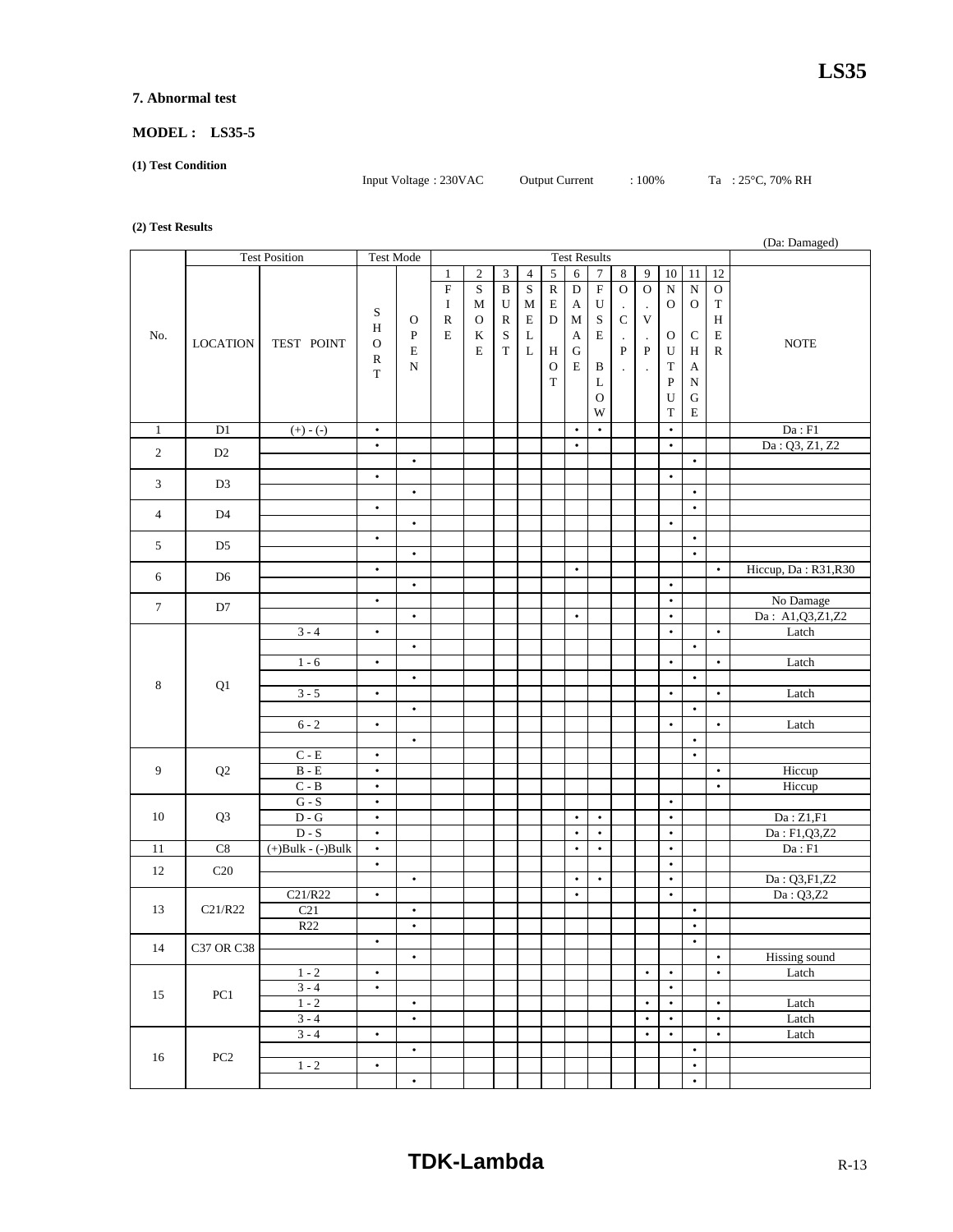#### **7. Abnormal test**

#### **MODEL : LS35-5**

**(1) Test Condition** 

Input Voltage : 230VAC Output Current : 100% Ta : 25°C, 70% RH

**(2) Test Results**

|     |                                   |                             |                                             |                     |                                                   |                        |                                |                       |                             |                                  |                                               |                                                   |                                        |                                                          |                                                                               |                                            | (Da: Damaged)        |
|-----|-----------------------------------|-----------------------------|---------------------------------------------|---------------------|---------------------------------------------------|------------------------|--------------------------------|-----------------------|-----------------------------|----------------------------------|-----------------------------------------------|---------------------------------------------------|----------------------------------------|----------------------------------------------------------|-------------------------------------------------------------------------------|--------------------------------------------|----------------------|
|     |                                   | <b>Test Position</b>        | Test Mode                                   |                     |                                                   |                        |                                |                       |                             |                                  | <b>Test Results</b>                           |                                                   |                                        |                                                          |                                                                               |                                            |                      |
|     |                                   |                             |                                             |                     | $\mathbf{1}$                                      | $\overline{c}$         | $\mathfrak{Z}$                 | $\overline{4}$        | $\overline{5}$              | $6\,$                            | $\tau$                                        | $\bf 8$                                           | 9                                      | 10                                                       | $11\,$                                                                        | 12                                         |                      |
|     |                                   |                             | S<br>H                                      | $\mathbf{O}$        | $\boldsymbol{\mathrm{F}}$<br>$\bf I$<br>${\bf R}$ | S<br>M<br>$\mathbf{O}$ | $\, {\bf B}$<br>U<br>${\bf R}$ | S<br>M<br>$\mathbf E$ | ${\bf R}$<br>${\bf E}$<br>D | $\mathbf D$<br>A<br>$\mathbf{M}$ | $\mathbf F$<br>$\ensuremath{\mathbf{U}}$<br>S | $\overline{O}$<br>$\overline{C}$                  | $\mathbf O$<br>$\epsilon$<br>$\bar{V}$ | ${\bf N}$<br>$\mathbf O$                                 | ${\bf N}$<br>${\mathcal O}$                                                   | $\mathbf O$<br>$\mathbf T$<br>$\, {\rm H}$ |                      |
| No. | <b>LOCATION</b>                   | TEST POINT                  | $\mathbf{O}$<br>$\mathbb{R}$<br>$\mathbf T$ | ${\bf P}$<br>E<br>N | $\mathbf E$                                       | K<br>E                 | $\mathbf S$<br>$\mathbf T$     | L<br>$\mathbf L$      | Η<br>$\mathbf O$<br>T       | A<br>${\bf G}$<br>E              | E<br>B<br>L<br>$\mathbf{O}$<br>W              | $\cdot$<br>$\overline{P}$<br>$\ddot{\phantom{a}}$ | $\epsilon$<br>${\bf P}$<br>$\cdot$     | $\mathbf O$<br>U<br>$\mathbf T$<br>$\mathbf P$<br>U<br>T | $\mathbf C$<br>$\, {\rm H}$<br>A<br>$\mathbf N$<br>$\mathbf G$<br>$\mathbf E$ | $\bf E$<br>$\mathbb R$                     | <b>NOTE</b>          |
|     |                                   | Vcc - GND                   | $\bullet$                                   |                     |                                                   |                        |                                |                       |                             |                                  |                                               |                                                   |                                        | $\bullet$                                                |                                                                               |                                            |                      |
|     |                                   | Vref - GND                  | $\bullet$                                   |                     |                                                   |                        |                                |                       |                             |                                  |                                               |                                                   |                                        | $\bullet$                                                |                                                                               |                                            |                      |
|     |                                   | Isense - GND                | $\bullet$                                   |                     |                                                   |                        |                                |                       |                             | $\bullet$                        |                                               |                                                   |                                        | $\bullet$                                                |                                                                               |                                            | Da: Q3,Z2            |
| 17  | A1                                | RtCt - GND                  | $\bullet$                                   |                     |                                                   |                        |                                |                       |                             |                                  |                                               |                                                   |                                        | $\bullet$                                                |                                                                               |                                            |                      |
|     |                                   | $FB - GND$                  | $\bullet$                                   |                     |                                                   |                        |                                |                       |                             |                                  |                                               |                                                   |                                        |                                                          | $\bullet$                                                                     |                                            |                      |
|     |                                   | Comp - GND                  | $\bullet$                                   |                     |                                                   |                        |                                |                       |                             |                                  |                                               |                                                   |                                        | $\bullet$                                                |                                                                               |                                            |                      |
|     |                                   | Out - GND                   | $\bullet$                                   |                     |                                                   |                        |                                |                       |                             |                                  |                                               |                                                   |                                        | $\bullet$                                                |                                                                               |                                            |                      |
|     |                                   | $A - K$                     | $\bullet$                                   |                     |                                                   |                        |                                |                       |                             |                                  |                                               |                                                   |                                        |                                                          |                                                                               | $\bullet$                                  | Hiccup               |
| 18  | A2                                | $\mathbb{R}$ - $\mathbb{K}$ | $\bullet$                                   |                     |                                                   |                        |                                |                       |                             |                                  |                                               |                                                   |                                        |                                                          |                                                                               | $\bullet$                                  | $V_0 = 4.39V$        |
|     |                                   | $R - A$                     | $\bullet$                                   |                     |                                                   |                        |                                |                       |                             |                                  |                                               |                                                   |                                        | $\bullet$                                                |                                                                               | $\bullet$                                  | Latch                |
|     |                                   | Np                          | $\bullet$                                   |                     |                                                   |                        |                                |                       |                             |                                  |                                               |                                                   |                                        |                                                          |                                                                               | $\bullet$                                  | Hiccup               |
| 19  | T1                                | <b>Nbias</b>                | $\bullet$                                   |                     |                                                   |                        |                                |                       |                             |                                  |                                               |                                                   |                                        |                                                          |                                                                               | $\bullet$                                  | Hiccup               |
|     |                                   | N <sub>S</sub>              | $\bullet$                                   |                     |                                                   |                        |                                |                       |                             |                                  |                                               |                                                   |                                        |                                                          |                                                                               | $\bullet$                                  | Hiccup               |
| 20  | PD1                               |                             | $\bullet$                                   |                     |                                                   |                        |                                |                       |                             |                                  |                                               |                                                   |                                        |                                                          | $\bullet$                                                                     |                                            |                      |
|     |                                   |                             |                                             | $\bullet$           |                                                   |                        |                                |                       |                             |                                  |                                               |                                                   |                                        |                                                          | $\bullet$                                                                     |                                            |                      |
| 21  | Z1                                |                             | $\bullet$                                   |                     |                                                   |                        |                                |                       |                             |                                  |                                               |                                                   |                                        | $\bullet$                                                |                                                                               |                                            |                      |
|     |                                   |                             |                                             | $\bullet$           |                                                   |                        |                                |                       |                             |                                  |                                               |                                                   |                                        |                                                          | $\bullet$                                                                     |                                            |                      |
| 22  | Z2                                |                             | $\bullet$                                   |                     |                                                   |                        |                                |                       |                             |                                  |                                               |                                                   |                                        |                                                          |                                                                               | $\bullet$                                  | <b>Hissing</b> sound |
|     |                                   |                             |                                             | $\bullet$           |                                                   |                        |                                |                       |                             |                                  |                                               |                                                   |                                        |                                                          | $\bullet$                                                                     |                                            |                      |
| 23  | $\ensuremath{\mathrm{Z}}\xspace4$ |                             | $\bullet$                                   |                     |                                                   |                        |                                |                       |                             |                                  |                                               |                                                   |                                        |                                                          | $\bullet$                                                                     |                                            |                      |
|     |                                   |                             |                                             | $\bullet$           |                                                   |                        |                                |                       |                             |                                  |                                               |                                                   |                                        |                                                          | $\bullet$                                                                     |                                            |                      |
|     |                                   | R9/C10                      | $\bullet$                                   |                     |                                                   |                        |                                |                       |                             |                                  |                                               |                                                   |                                        | $\bullet$                                                |                                                                               |                                            |                      |
| 24  | R9/C10                            | R <sub>9</sub>              |                                             | $\bullet$           |                                                   |                        |                                |                       |                             |                                  |                                               |                                                   |                                        |                                                          | $\bullet$                                                                     |                                            |                      |
|     |                                   | C10                         |                                             | $\bullet$           |                                                   |                        |                                |                       |                             |                                  |                                               |                                                   |                                        |                                                          | $\bullet$                                                                     |                                            |                      |
| 25  | R27                               |                             | $\bullet$                                   |                     |                                                   |                        |                                |                       |                             |                                  |                                               |                                                   |                                        |                                                          | $\bullet$                                                                     |                                            |                      |
|     |                                   |                             |                                             | $\bullet$           |                                                   |                        |                                |                       |                             | $\bullet$                        | $\bullet$                                     |                                                   |                                        | $\bullet$                                                |                                                                               |                                            | Da: Z1,F1,Q3         |
| 27  | R <sub>29</sub>                   |                             | $\bullet$                                   |                     |                                                   |                        |                                |                       |                             |                                  |                                               | $\bullet$                                         |                                        | $\bullet$                                                |                                                                               |                                            |                      |
|     |                                   |                             |                                             | $\bullet$           |                                                   |                        |                                |                       |                             | $\bullet$                        |                                               |                                                   |                                        | $\bullet$                                                |                                                                               |                                            | Da: Q3,Z1            |
| 28  | R32                               |                             | $\bullet$                                   |                     |                                                   |                        |                                |                       |                             |                                  |                                               |                                                   |                                        |                                                          |                                                                               | $\bullet$                                  | <b>Hissing</b> sound |
|     |                                   |                             |                                             | $\bullet$           |                                                   |                        |                                |                       |                             |                                  |                                               |                                                   |                                        |                                                          |                                                                               | $\bullet$                                  | Hiccup               |
| 29  | R46                               |                             | $\bullet$                                   |                     |                                                   |                        |                                |                       |                             |                                  |                                               |                                                   | $\bullet$                              | $\bullet$                                                |                                                                               | $\bullet$                                  | Latch                |
|     |                                   |                             |                                             | $\bullet$           |                                                   |                        |                                |                       |                             |                                  |                                               |                                                   | $\bullet$                              | $\bullet$                                                |                                                                               | $\bullet$                                  | Latch                |
| 30  | VR1                               |                             | $\bullet$                                   |                     |                                                   |                        |                                |                       |                             |                                  |                                               |                                                   |                                        |                                                          |                                                                               | $\bullet$                                  | $Vo = 5.8$           |
|     |                                   |                             |                                             | $\bullet$           |                                                   |                        |                                |                       |                             |                                  |                                               |                                                   |                                        |                                                          |                                                                               | $\bullet$                                  | $V_0 = 2.9$          |